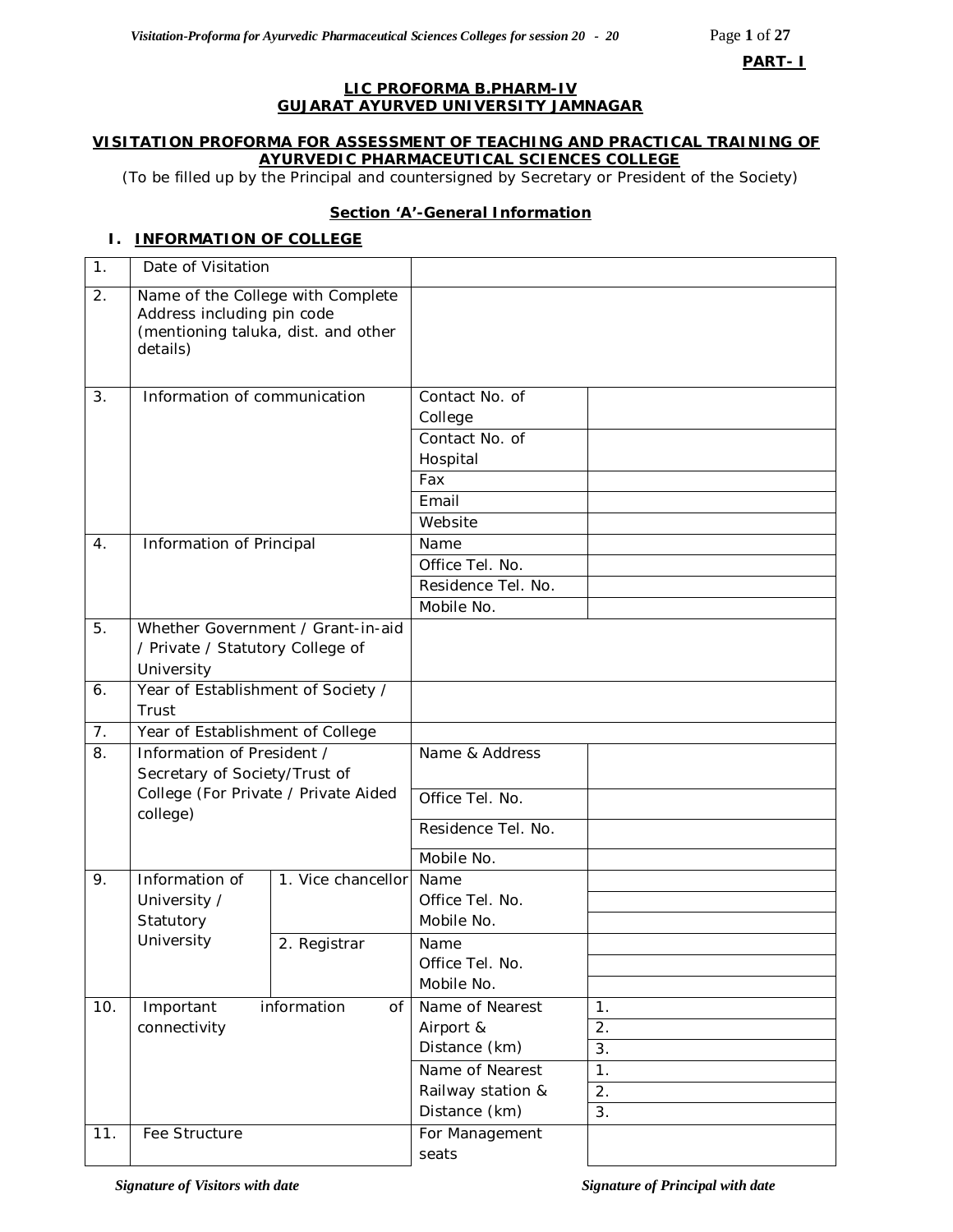|     |                                                         | For Government                      |                 |
|-----|---------------------------------------------------------|-------------------------------------|-----------------|
|     |                                                         | seats                               |                 |
|     |                                                         | Name of the fee                     |                 |
|     |                                                         | fixation authority                  |                 |
| 12. | Year of 1 <sup>st</sup> permission of State Govt.       |                                     |                 |
| 13. | Date & Year of First Permission of GAU with Intake      |                                     |                 |
|     | Capacity                                                |                                     |                 |
|     | 1 <sup>st</sup> affiliation of University.              | Name of University                  |                 |
| 14. |                                                         |                                     |                 |
|     |                                                         | Year of 1 <sup>st</sup> affiliation |                 |
| 15. | At Present Intake Capacity                              | Course                              | Intake Capacity |
|     |                                                         | UG                                  |                 |
| 16. | Name of nearest Police Station                          | Name & Address                      |                 |
|     |                                                         | Telephone Number                    |                 |
| 17. | Name of other Ayurvedic Pharmacy Colleges within radius |                                     |                 |
|     | of 50 km                                                |                                     |                 |

### **II. DETAILS OF LAND**

| 1.  | Total area of land with Society/Trust (in acres)                      |           |
|-----|-----------------------------------------------------------------------|-----------|
|     | Ownership of land (Own/Lease/Rented)                                  |           |
| 2.  | In the name of the Society/Trust                                      |           |
|     | In the name of President/Secretary                                    |           |
|     | Whether entire land is in one plot or more than one. If more than     |           |
| 3.  | one, then size and distance between these plots                       |           |
| 4.  | Whether the land available with the Society/Trust is entirely for     |           |
|     | Ayurvedic Pharmaceutical Sciences College and attached Hospital or    |           |
|     | for any other Institute also, if so, details thereof.                 |           |
| 5.  | Information regarding other institutions/colleges run by the same     |           |
|     | society/trust. Whether they are in same building/campus.              |           |
| 6.  | Whether College and Hospital building are in same premises            | Yes/No    |
|     | If no, distance between College and Hospital in km.                   |           |
| 7.  | Total area of land allotted to the Ayurvedic Pharmaceutical Sciences  |           |
|     | college (in acres)                                                    |           |
| 8.  | Total area of land allotted to the hostels (in acres)                 |           |
| 9.  | Name of other institutions running in the campus of Ayurvedic         |           |
|     | Pharmaceutical College                                                |           |
| 10. | Whether the College and Hospital building have ever been shifted to   | Yes/No    |
|     | some other place since 2003.                                          |           |
|     | If yes, then how many times it has changed the place and whether all  |           |
|     | the necessary formalities/permission had taken place                  |           |
|     | (Please furnish a copy of relevant documents duly certified)          |           |
| 11. | Whether the management/society of college (in case of private         | Yes/No    |
|     | College) has ever changed since 2003.                                 |           |
|     | If yes, whether all the necessary formalities/permission had taken    |           |
|     | place (Please furnish a copy of relevant documents duly certified)    |           |
| 12. | Approval from state government for total no. of seats to be filled by | Yes / No* |
|     | the management / society of college for this course.                  |           |
| 13. | Approval from GAU for total no. of seats to be filled by the          | Yes / No* |
|     | management / Society of college for this course.                      |           |
| 14. | Whether the management/society of college has own Ayurved             | Yes / No  |
|     | Pharmacy.                                                             |           |
|     | If no, MoU's with other Ayurvedic Hospital                            |           |
|     | (Please furnish a copy of relevant documents duly certified)          |           |

**\*** Attach annexure of approval of seats for this course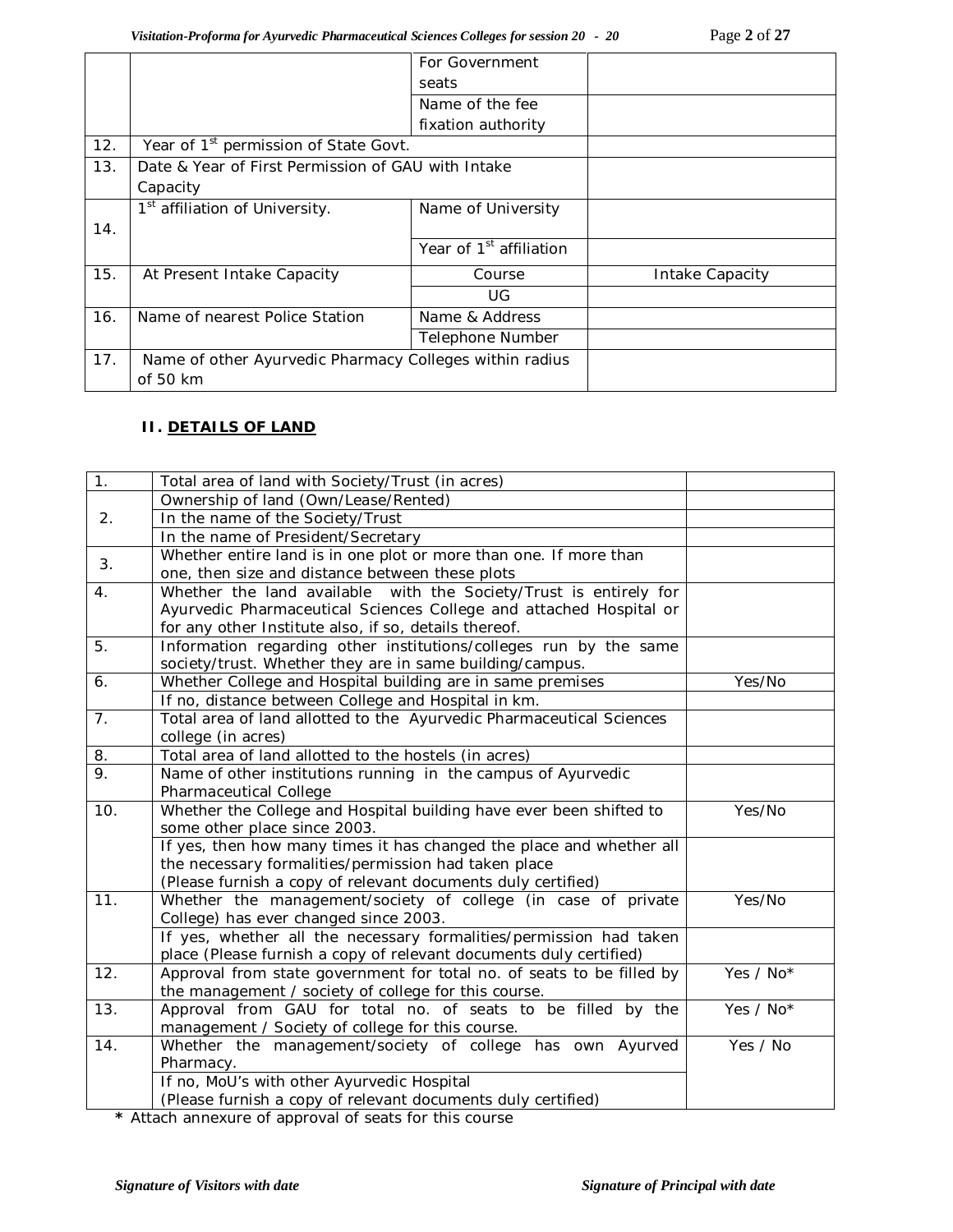### **SECTION B**

### **INFORMATION OF THE COLLEGE**

### **I. INFORMATION OF ADMITTED STUDENTS**

|          | No. of Students admitted | <b>Students</b>  | Name and    |              |
|----------|--------------------------|------------------|-------------|--------------|
| Year of  |                          | <b>UG Course</b> | admitted    | Date of last |
| Admissio |                          |                  | by order of | admitted     |
|          |                          |                  | Court       | student      |
| n        |                          |                  | order.      |              |
|          | Govt. quota              | Management quota |             |              |
| $20 -$   |                          |                  |             |              |
| $20 -$   |                          |                  |             |              |
| $20 -$   |                          |                  |             |              |

#### *Note:-*

- *1. List of students in UG Course admitted in the Years 20 -20 be furnished as per ANNEXURE-I*
- *2. In case admissions done as per court order mention the W.P.No. and attach the copy of court order.*
- *3. If required additional sheet be attached in prescribed format regarding information of PG Course.*

### **II. AREA OF COLLEGE**

| Sr.No. | <b>Particulars</b>                          | <b>Required Area</b><br>(in Sq.mt) upto 60<br>intake | <b>Available</b><br>Area |
|--------|---------------------------------------------|------------------------------------------------------|--------------------------|
|        | <b>TOTAL CONSTRUCTED</b>                    | 2550                                                 |                          |
|        | <b>AREA OF COLLEGE</b>                      |                                                      |                          |
| 1.     | Administrative wing                         | 260                                                  |                          |
|        | a. Principal's Chamber<br>b. Office $-1$ -  | 50<br>60                                             |                          |
|        | Establishment                               |                                                      |                          |
|        | c. Office $-11 -$ Academics                 | 60                                                   |                          |
|        | d. Confidential Room                        | 30                                                   |                          |
|        | e. Meeting Hall (Staff)                     | 60                                                   |                          |
| 2.     | Lecturer Hall                               | 300                                                  |                          |
|        |                                             | (4 classroom x 75)                                   |                          |
| 3.     | Seminar / Conference / Exam                 | 300                                                  |                          |
|        | Hall                                        |                                                      |                          |
| 4.     | Auditorium / Multi Purpose                  | 600                                                  |                          |
|        | Hall (Desirable)                            | 500 seating                                          |                          |
|        |                                             | capacity                                             |                          |
| 5.     | Library                                     | 300                                                  |                          |
| 6.     | <b>Teaching Departments</b>                 | 850                                                  |                          |
|        | a. Rasashastra & Bhaishajya<br>Kalpana - IV | 100                                                  |                          |
|        | Store room<br>$\mathbf{L}$                  | 30                                                   |                          |
|        | $\Pi$ .<br>Instrument room                  | 30                                                   |                          |
|        | b. Dravyaguna - III                         | 100                                                  |                          |
|        | Museum<br>L.                                | 50                                                   |                          |
|        | c. Pharmacognosy of                         | 100                                                  |                          |
|        | Ayurvedic Drugs - III                       |                                                      |                          |
|        | d. II - Store Room                          | 20                                                   |                          |
|        | e. Pharmaceutical Analysis of               | 100                                                  |                          |
|        | Ayurvedic Drugs - III                       |                                                      |                          |
|        | f. Pharmacology & Toxicology                | 100                                                  |                          |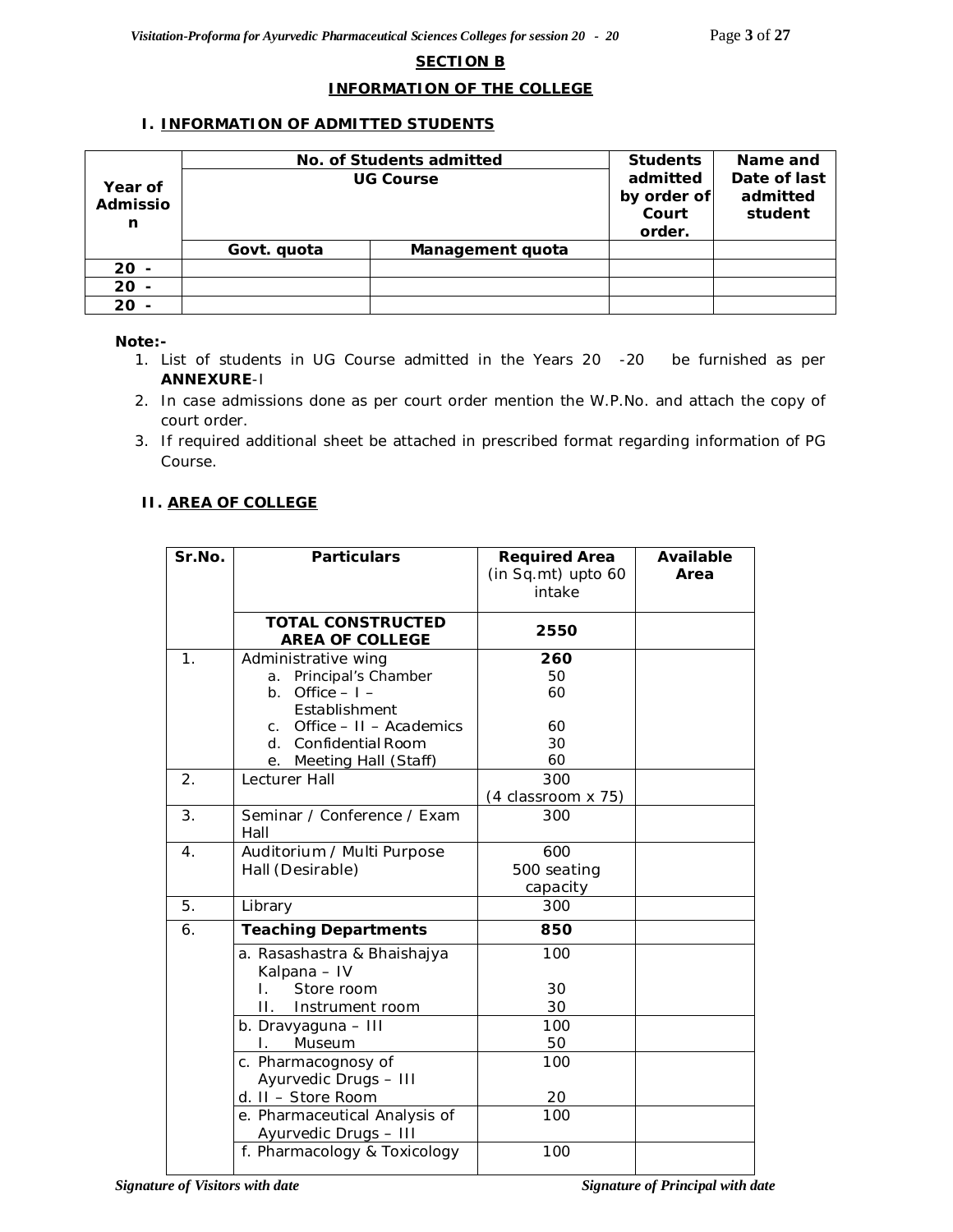|                | Ayurvedic Drugs - II<br>Οf                                 |                                        |  |
|----------------|------------------------------------------------------------|----------------------------------------|--|
|                | g. Pharmaceutical Technology<br>Ayurvedic Drugs - II<br>οf | 100                                    |  |
|                | Instrument Room                                            | 20                                     |  |
| 7 <sub>1</sub> | Canteen                                                    | 100                                    |  |
| 8.             | Museum                                                     | 100                                    |  |
| 9.             | <b>Herbal Garden</b>                                       | Adequate Number<br>of Medicinal Plants |  |

### **II – A. HERBAL GARDEN**

| Sr.No. | <b>Particulars</b>                                                  | Requirement | Available |
|--------|---------------------------------------------------------------------|-------------|-----------|
|        | Area                                                                | 1000 sa.mt  |           |
|        | Total number of Medicinal plants with name<br>(List to be enclosed) | 200         |           |
|        | Irrigation facility - available/not available                       | ves         |           |

# **III. STAFF FACILITIES:**

| Sr.<br>No.     | Name of infrastructure               | Requirement<br>as per          | Requirement<br>as per                           | Available |                   | Remarks/<br>Deficiency |
|----------------|--------------------------------------|--------------------------------|-------------------------------------------------|-----------|-------------------|------------------------|
|                |                                      | Norms in<br>number             | Norms, in<br>area                               | No.       | Area in<br>Sq mts |                        |
| $\mathbf{1}$   | HODs for B. Pharm Course             | Minimum 10                     | 20 Sq mts x 10                                  |           |                   |                        |
| $\overline{2}$ | Faculty Rooms for<br>B. Pharm course |                                | 10 Sq mts $\times$ n<br>$(n=No of$<br>teachers) |           |                   |                        |
| 3.             | Library Staff                        | Librarian<br>Assist. Librarian | 10 Sq mts $\times$ 2                            |           |                   |                        |

### **IV. STUDENT FACILITIES:**

| Sr.            | Name of infrastructure                                 | Requirement as                              |     | Available           | Remarks/ |
|----------------|--------------------------------------------------------|---------------------------------------------|-----|---------------------|----------|
| No.            | per Norms, in<br>area                                  |                                             | No. | Area in<br>Sq. Mts. | Required |
| 1              | Girl's Common Room<br>(Essential)                      | 60 Sq. Mts.                                 |     |                     |          |
| $\mathcal{P}$  | Boy's Common Room<br>(Essential)                       | 60 Sq. Mts.                                 |     |                     |          |
| 3              | <b>Toilet Blocks for Boys</b>                          | 24 Sq. Mts.                                 |     |                     |          |
| $\overline{4}$ | <b>Toilet Blocks for Girls</b>                         | 24 Sq. Mts.                                 |     |                     |          |
| 5              | Drinking Water facility -<br>Water Cooler (Essential). | 5 Sq. Mts., each floor                      |     |                     |          |
| 6              | Boy's Hostel (Desirable)                               | Sq. Mts. / Room<br>9<br>Single<br>occupancy |     |                     |          |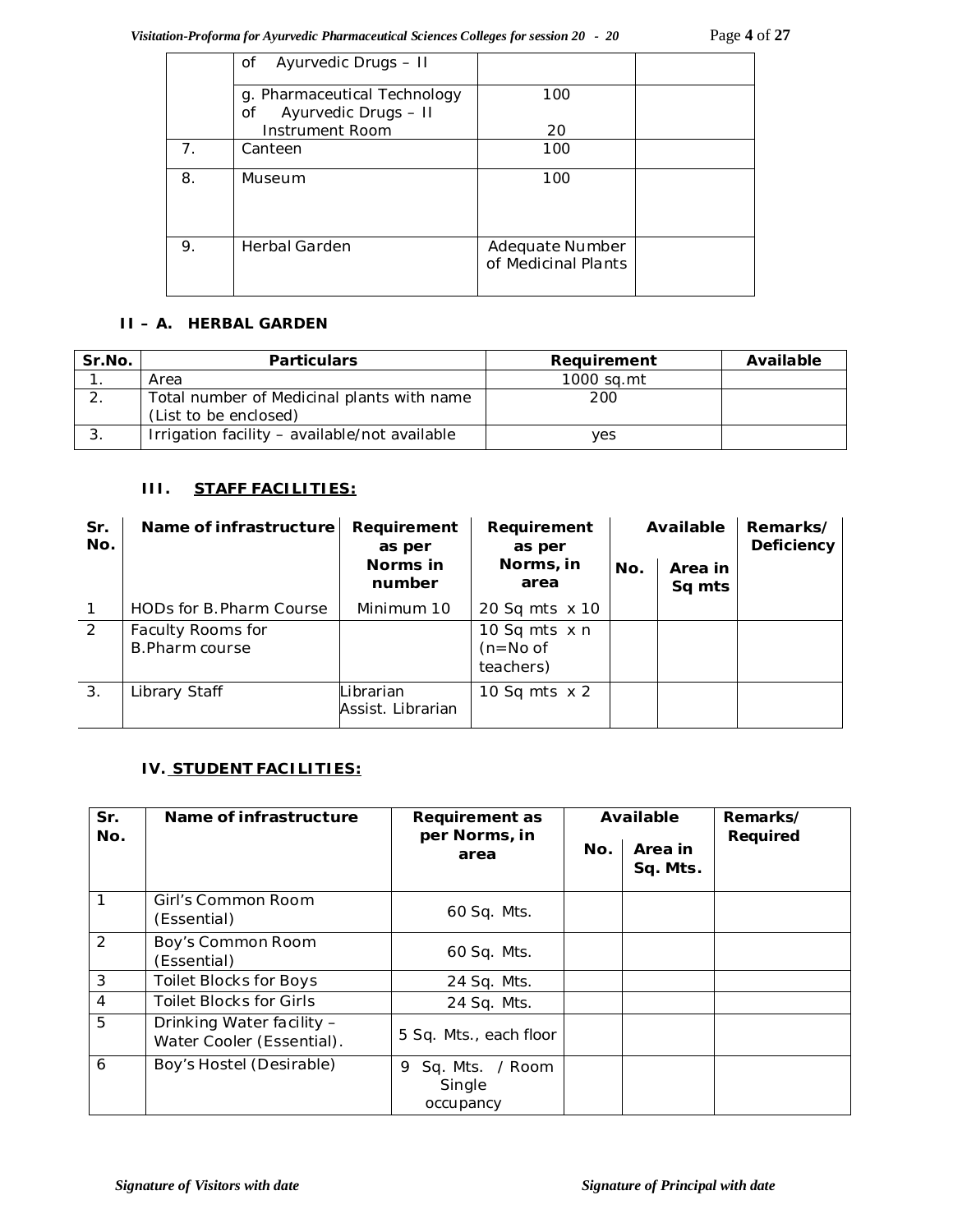*Visitation-Proforma for Ayurvedic Pharmaceutical Sciences Colleges for session 20 - 20* Page **5** of **27**

| Girl's Hostel (Desirable)             | 9 Sq. Mts. / Room<br>(single occupancy) 20<br>Sq Mts. / Room<br>(triple occupancy) |  |  |
|---------------------------------------|------------------------------------------------------------------------------------|--|--|
| Power Backup Provision<br>(Desirable) |                                                                                    |  |  |

# **IV – A. DETAILS OF HOSTEL**

| <b>Hostel</b> | Area<br>(sq.mtr.) | Own /<br>Rented | No. of<br><b>Rooms</b> | Capacity | Mess facility<br>(available/not<br>available) | Warden<br>(available/not<br>available) |
|---------------|-------------------|-----------------|------------------------|----------|-----------------------------------------------|----------------------------------------|
| Boys          |                   |                 |                        |          |                                               |                                        |
| Girls         |                   |                 |                        |          |                                               |                                        |

# **V. AMENITIES**

| Sr. No. | <b>Name</b>                              | Requirement      | Available |         | <b>Not</b> | Remark         |
|---------|------------------------------------------|------------------|-----------|---------|------------|----------------|
|         |                                          | as per Norms     | No.       | Area in | Availa     | s/             |
|         |                                          | in area          |           | Sq.     | ble        | <b>Deficie</b> |
| 1.      | Principal quarters                       | 80 Sq. Mts.      |           |         |            |                |
| 2.      | Staff quarters                           | 16 x 80 Sq. Mts. |           |         |            |                |
| 3.      | Canteen                                  | 100 Sq. Mts.     |           |         |            |                |
| 4.      | Parking Area for staff and students      |                  |           |         |            |                |
| 5.      | <b>Bank Extension Counter</b>            |                  |           |         |            |                |
| 6.      | Co-operative Stores                      |                  |           |         |            |                |
| 7.      | <b>Guest House</b>                       | 80 Sq. Mts.      |           |         |            |                |
| 8.      | <b>Transport Facilities for students</b> |                  |           |         |            |                |
| 9.      | Medical Facility (First Aid)             |                  |           |         |            |                |

### **VI.DETAILS OF COLLEGE DEPARTMENTS**

| Sr.<br><b>No</b> | Department / Subject                                 | No. of<br>Dept.<br>Library | No. of<br>Charts | No. of<br><b>Models</b><br>/Specimen |        | No. of Proposed Lectures /<br>Practicals carried out in the<br>Academic Year 2014-15 |
|------------------|------------------------------------------------------|----------------------------|------------------|--------------------------------------|--------|--------------------------------------------------------------------------------------|
|                  |                                                      | <b>Books</b>               |                  |                                      | Theory | Practical                                                                            |
| 1.               | Rasashastra & Bhaishajya Kalpana                     |                            |                  |                                      |        |                                                                                      |
|                  | $-IV$                                                |                            |                  |                                      |        |                                                                                      |
| 2.               | Dravyaguna - III                                     |                            |                  |                                      |        |                                                                                      |
| 3.               | Pharmacognosy of Ayurvedic Drugs<br>- 111            |                            |                  |                                      |        |                                                                                      |
| $\mathbf{4}$ .   | Pharmaceutical Analysis of<br>Ayurvedic Drugs - III  |                            |                  |                                      |        |                                                                                      |
| 5.               | Pharmacology & Toxicology of<br>Ayurvedic Drugs - II |                            |                  |                                      |        |                                                                                      |
| 6.               | Pharmaceutical Technology of<br>Ayurvedic Drugs - II |                            |                  |                                      |        |                                                                                      |
| 7.               | Forensic Pharmacy &                                  |                            |                  |                                      |        |                                                                                      |
|                  | Pharmaceutical Management                            |                            |                  |                                      |        |                                                                                      |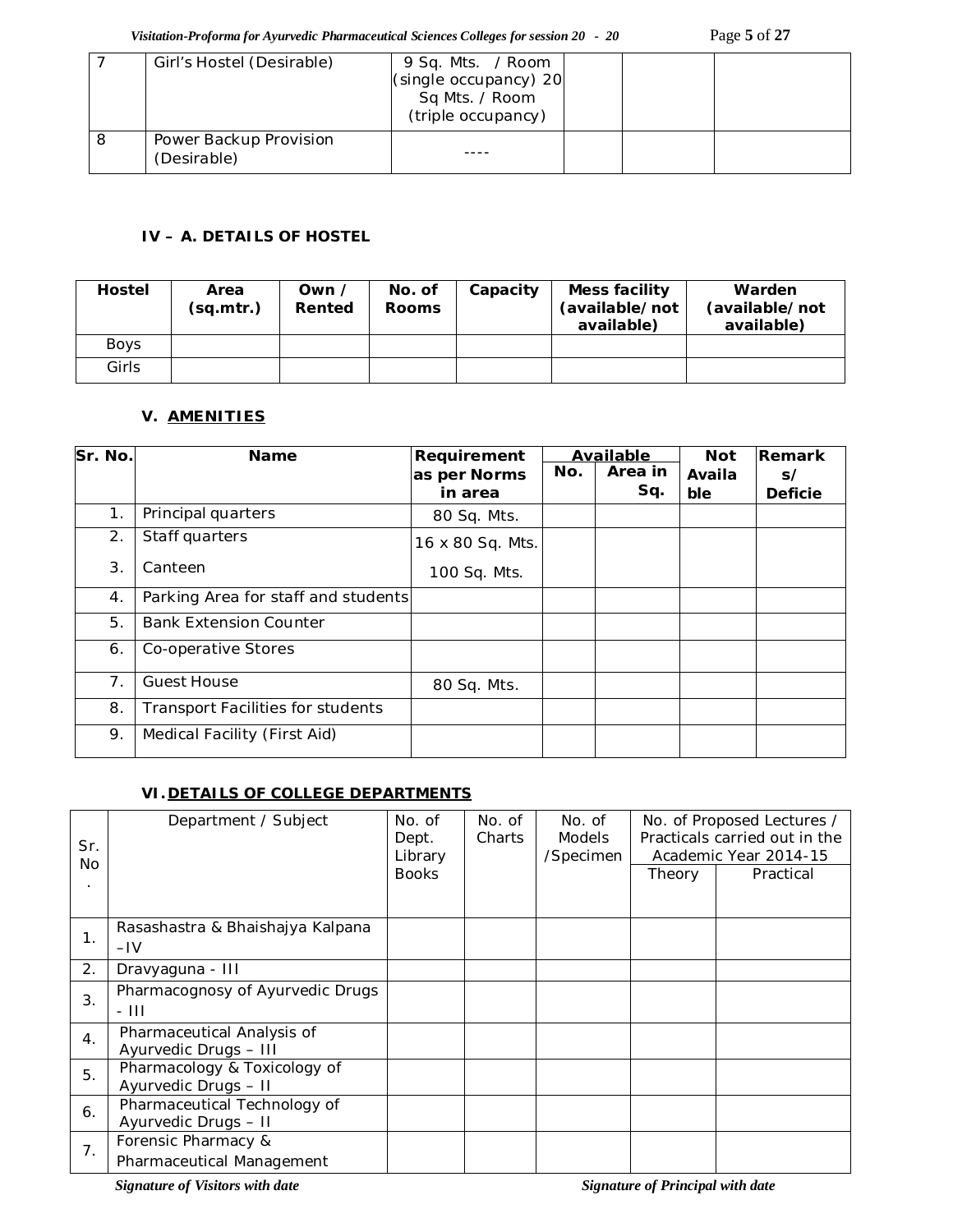\* Detail list of instruments and equipments attach separately.

# **VII.DETAILS OF VARIOUS SECTIONS**

# **LIBRARY**

| Sr.No. | <b>Details</b>                                                                                           | Number of<br><b>Books</b><br>available |
|--------|----------------------------------------------------------------------------------------------------------|----------------------------------------|
|        | Number of books                                                                                          |                                        |
| (i)    | Subjective Books                                                                                         |                                        |
| (ii)   | Medical Journals / Pharma Journals                                                                       |                                        |
| (iii)  | Others (Unani / Siddha, etc.)                                                                            |                                        |
| (iv)   | Total number of books                                                                                    |                                        |
| 2.     | Number of seats available in reading room (At least 50 Seats for 60<br>Intake & 80 Seats for 100 Intake) |                                        |
| 3.     | Number of computers with internet facility                                                               |                                        |

### **VIII. INFORMATION OF TEACHING STAFF**

| Sr.<br>No. | Department / Subject                                      | <b>Number of Teachers</b><br>required as per GAU<br><b>Norms</b> |                                            |                                   | Number of<br><b>Existing Teachers</b> |                                          |                                   | Total |
|------------|-----------------------------------------------------------|------------------------------------------------------------------|--------------------------------------------|-----------------------------------|---------------------------------------|------------------------------------------|-----------------------------------|-------|
|            |                                                           | Profe<br>ssor                                                    | <b>Assoc</b><br>iate<br>profe<br><b>SS</b> | Assi<br>stan<br>t<br>Prof<br>esso | Prof<br>esso<br>r                     | <b>Ass</b><br>ocia<br>te<br>prof<br>esso | Assi<br>stan<br>t<br>Prof<br>esso |       |
|            |                                                           | 1                                                                | 1                                          | r<br>1                            |                                       | r                                        | r                                 |       |
| 1.         | Rasashastra & Bhaishajya<br>Kalpana-IV                    |                                                                  |                                            |                                   |                                       |                                          |                                   |       |
| 2.         | Dravyaguna - III                                          | $\mathbf{1}$                                                     | 1                                          | 1                                 |                                       |                                          |                                   |       |
| 3.         | Pharmacognosy of<br>Ayurvedic Drugs - III                 | 1                                                                | 1                                          | 1                                 |                                       |                                          |                                   |       |
| 4.         | Pharmaceutical Analysis<br>of Ayurvedic Drugs - III       | $\mathbf{1}$                                                     | 1                                          | 1                                 |                                       |                                          |                                   |       |
| 5.         | Pharmacology &<br>Toxicology of Ayurvedic<br>$Drugs - II$ |                                                                  | 1 or 1                                     | $\mathbf{1}$                      |                                       |                                          |                                   |       |
| 6.         | Pharmaceutical<br>Technology of Ayurvedic<br>$Drugs - II$ | 1                                                                | 1                                          | 1                                 |                                       |                                          |                                   |       |
| 7.         | Forensic Pharmacy &                                       |                                                                  |                                            |                                   |                                       |                                          |                                   |       |
|            | Pharmaceutical                                            |                                                                  |                                            |                                   |                                       |                                          |                                   |       |
|            | Management                                                |                                                                  |                                            |                                   |                                       |                                          |                                   |       |
|            | <b>TOTAL</b>                                              | 5 or 6                                                           | 5 or 6                                     | 6                                 |                                       |                                          |                                   |       |

Note:- Detailed information of teaching staff be furnished as per Annexure-II

### **IX.INFORMATION OF VISITING FACULTIES**

| Sr.<br>No. | Subject | <b>Faculty Name</b> |
|------------|---------|---------------------|
|            |         |                     |
|            |         |                     |
|            |         |                     |
|            |         |                     |

Note:- Attach Separate sheet of Details of Visiting Faculties Annexure – III

#### **VI. DETAILS OF TECHNICAL & OTHER STAFF**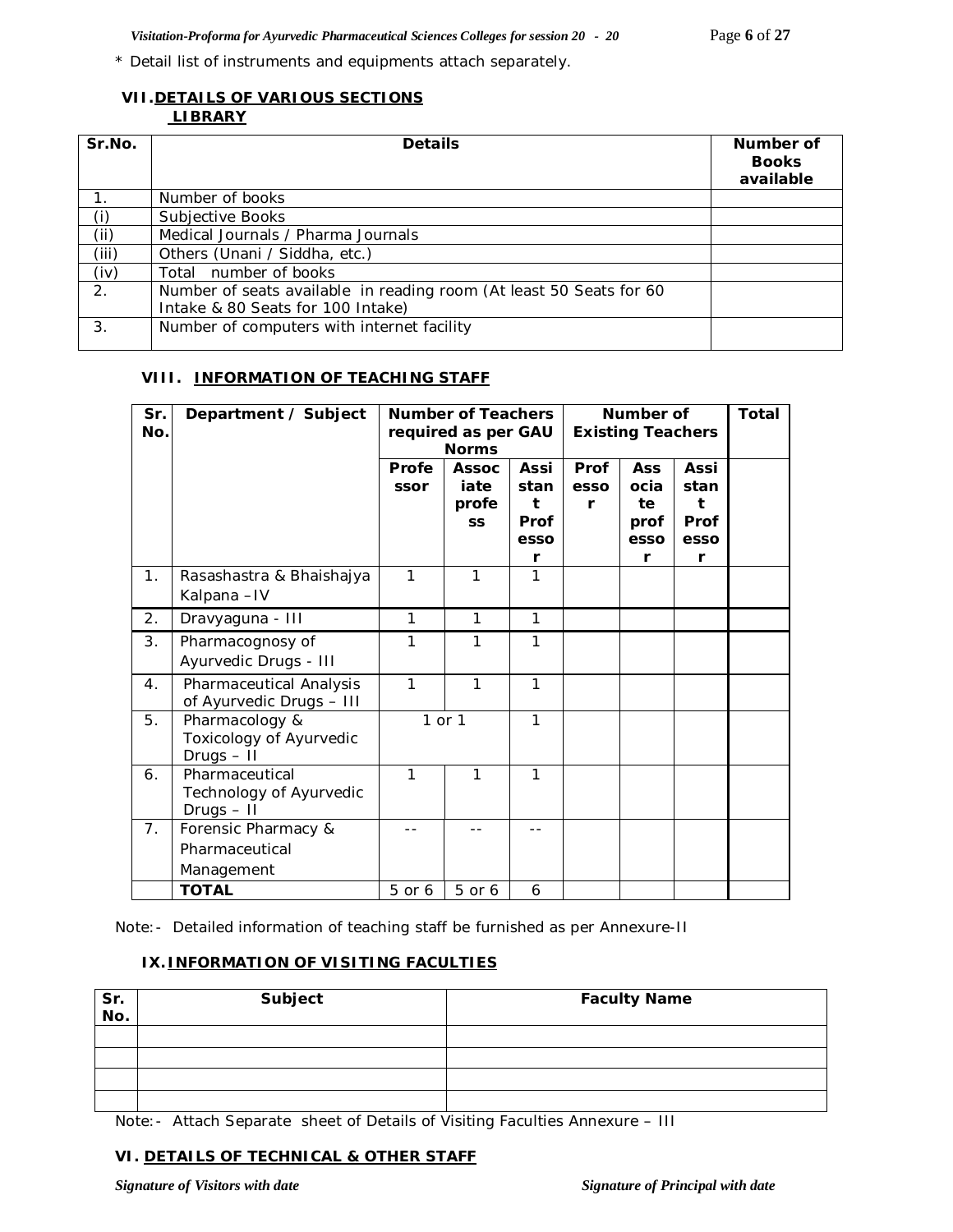*Visitation-Proforma for Ayurvedic Pharmaceutical Sciences Colleges for session 20 - 20* Page **7** of **27**

| Sr.No.                | Department                  | Post                        | Requirement    | Available |
|-----------------------|-----------------------------|-----------------------------|----------------|-----------|
| 1.                    | Library                     | Librarian                   |                |           |
|                       |                             | Assistant Librarian         |                |           |
|                       |                             | Library Attendant or Peon   | $\overline{2}$ |           |
| $\mathcal{P}_{\cdot}$ | College Office              | Clerical staff for          | 4              |           |
|                       |                             | administrative and accounts |                |           |
|                       |                             | services                    |                |           |
|                       |                             | Office Superintendent       |                |           |
|                       |                             | Computer Data operator      | 3              |           |
|                       |                             | Store keeper & Peon         |                |           |
| 3.                    | Rasa Shastra &              | Laboratory Technician       |                |           |
|                       | Bhaishajya Kalpana          | Laboratory Attenders        |                |           |
| $\overline{4}$ .      | Dravyaguna                  | Laboratory Technician       |                |           |
|                       |                             | Laboratory Attenders        |                |           |
| 5.                    | Pharmacognosy of            | Laboratory Technician       |                |           |
|                       | Ayurvedic Drugs             | Laboratory Attenders        |                |           |
| 6.                    | Pharmaceutical Analysis     | Laboratory Technician       |                |           |
|                       | of Ayurvedic Drugs          | Laboratory Attenders        |                |           |
| 7 <sub>1</sub>        | Pharmacology and Toxicology | Laboratory Technician       |                |           |
|                       | of Ayurvedic Drugs          | Laboratory Attenders        |                |           |
| 10.                   | Pharmaceutical Technology   | Laboratory Technician       |                |           |
|                       | of Ayurvedic Drugs          | Laboratory Attenders        |                |           |
| 11.                   | Herbal Garden               | Gardener                    |                |           |
| 12.                   |                             | <b>Cleaning Personal</b>    | 1 for Each     |           |
|                       |                             |                             | Floor          |           |
| <b>TOTAL</b>          |                             |                             | 26             |           |

Note:- Detailed information of technical & other staff be furnished as per Annexure-IV

# **VII. ADDITIONAL REQUIREMENTS**

|                  | <b>College Council</b>                                                              | Available / Not Available                                                                                 |
|------------------|-------------------------------------------------------------------------------------|-----------------------------------------------------------------------------------------------------------|
|                  | No. of Members                                                                      |                                                                                                           |
| ii.              | Name of Members (Attach List)                                                       |                                                                                                           |
| ji.              | Yearly No. of Meetings                                                              |                                                                                                           |
| $\overline{2}$ . | Information regarding college website as per<br>norms (Mention the website address) | Yes/No Please furnish the<br>details of information uploaded<br>on College Website as per 9(3)<br>of MSR. |

### **VIII. SALARY INFORMATION OF TEACHERS**

| Sr.No.      | Pay Scale + Grade pay                             | Tick whichever applicable    | <b>Remarks</b> |
|-------------|---------------------------------------------------|------------------------------|----------------|
| $1_{\cdot}$ | Mode of payment through Bank                      | Yes/No (If no please mention |                |
|             |                                                   | reason thereof)              |                |
| 2.          | Pay Scale + Grade pay of<br>Pay Scale + Grade pay |                              |                |
|             | Professor                                         |                              |                |
|             | Pay Scale + Grade pay of                          |                              |                |
|             |                                                   | Associate Professor          |                |
|             |                                                   | Pay Scale + Grade pay of     |                |
|             |                                                   | Assistant Professor          |                |
| 3.          | Existing pay scale of teaching staff              | State Govt./UGC/others       |                |
| 4.          | Teachers promotion policy as per                  | Yes/No (If no please mention |                |
|             | norms of GAU                                      | reason thereof)              |                |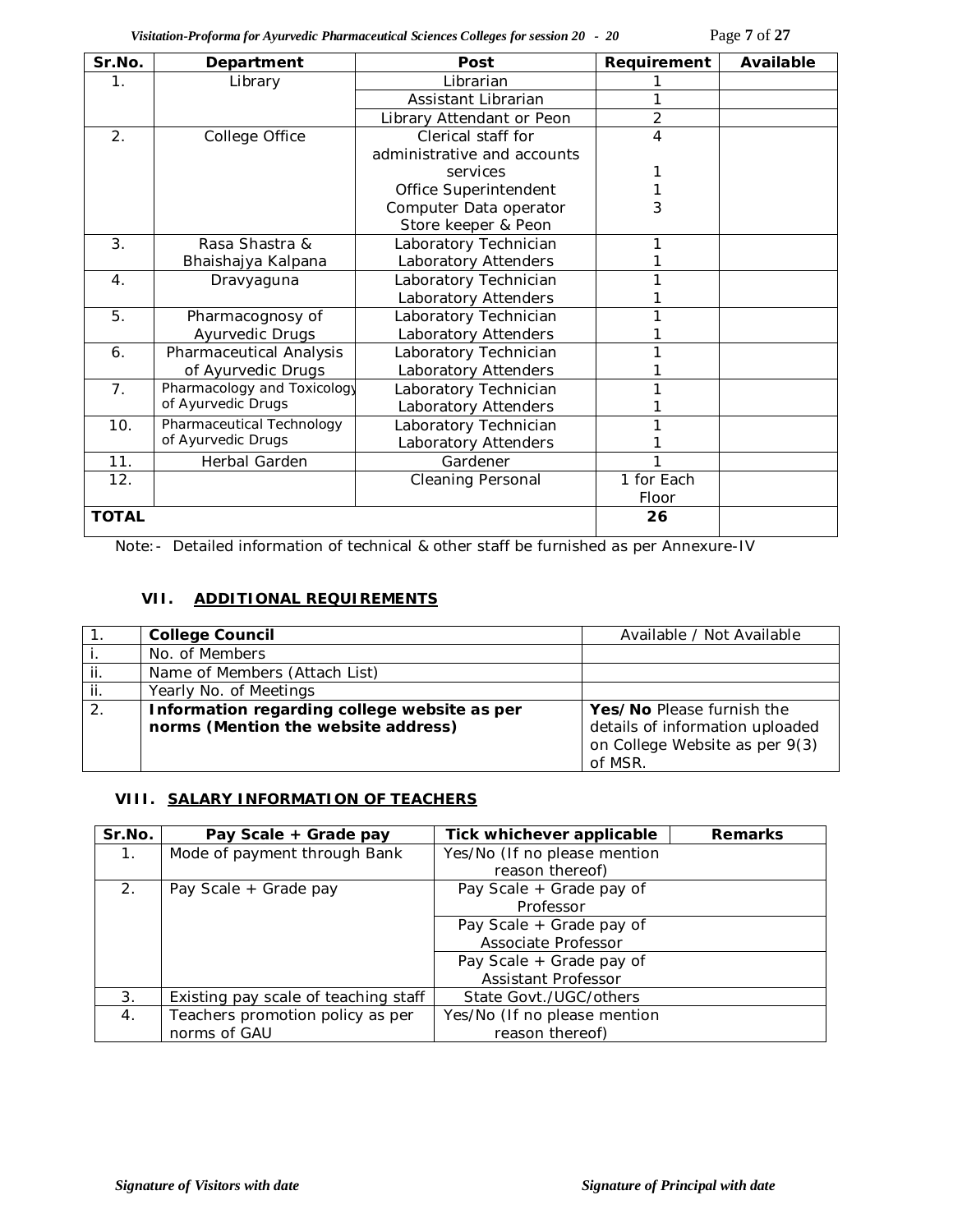### **IX. FINANCIAL INFORMATION**

|                                          |                                   |                     |                     | MONTH WISE EXPENDITURE FROM 1ST JAN 20 TO 31ST DEC 20 |                |               |                       |                |                   |
|------------------------------------------|-----------------------------------|---------------------|---------------------|-------------------------------------------------------|----------------|---------------|-----------------------|----------------|-------------------|
| Sr. No                                   | Month                             | <b>Total salary</b> | <b>Total salary</b> | Total                                                 | <b>Total</b>   | Total         | <b>Total purchase</b> | Total purchase | <b>Building</b>   |
|                                          |                                   | of teaching         | of non              | expenditure on                                        | expenditure    | expenditure   | of raw drugs          | of Lab         | construction and  |
|                                          |                                   | staff               | teaching            | purchase of                                           | on furniture & | <sub>on</sub> |                       | chemicals      | other expenditure |
|                                          |                                   |                     | staff               | new books                                             | fixtures       | equipments    |                       |                |                   |
|                                          |                                   |                     |                     |                                                       |                | &             |                       |                |                   |
|                                          |                                   |                     |                     |                                                       |                | instruments   |                       |                |                   |
|                                          | January                           |                     |                     |                                                       |                |               |                       |                |                   |
| $\overline{2}$                           | February                          |                     |                     |                                                       |                |               |                       |                |                   |
| 3                                        | March                             |                     |                     |                                                       |                |               |                       |                |                   |
| 4                                        | April                             |                     |                     |                                                       |                |               |                       |                |                   |
| 5                                        | May                               |                     |                     |                                                       |                |               |                       |                |                   |
| 6                                        | June                              |                     |                     |                                                       |                |               |                       |                |                   |
| $\overline{7}$                           | July                              |                     |                     |                                                       |                |               |                       |                |                   |
| 8                                        | August                            |                     |                     |                                                       |                |               |                       |                |                   |
| 9                                        | September                         |                     |                     |                                                       |                |               |                       |                |                   |
| 10                                       | October                           |                     |                     |                                                       |                |               |                       |                |                   |
| 11                                       | November                          |                     |                     |                                                       |                |               |                       |                |                   |
| 12                                       | December                          |                     |                     |                                                       |                |               |                       |                |                   |
|                                          | <b>Total</b>                      |                     |                     |                                                       |                |               |                       |                |                   |
|                                          | <b>GRAND TOTAL OF EXPENDITURE</b> |                     |                     |                                                       |                |               |                       |                |                   |
|                                          | from $1st$ Jan 20 to $31st$ Dec   |                     |                     |                                                       |                |               |                       |                |                   |
|                                          | 20                                |                     |                     |                                                       |                |               |                       |                |                   |
| TOTAL INCOME from 1 <sup>st</sup> Jan 20 |                                   |                     |                     |                                                       |                |               |                       |                |                   |
|                                          | to $31st$ Dec 20                  |                     |                     |                                                       |                |               |                       |                |                   |
|                                          |                                   |                     |                     |                                                       |                |               |                       |                |                   |
|                                          |                                   |                     |                     |                                                       |                |               |                       |                |                   |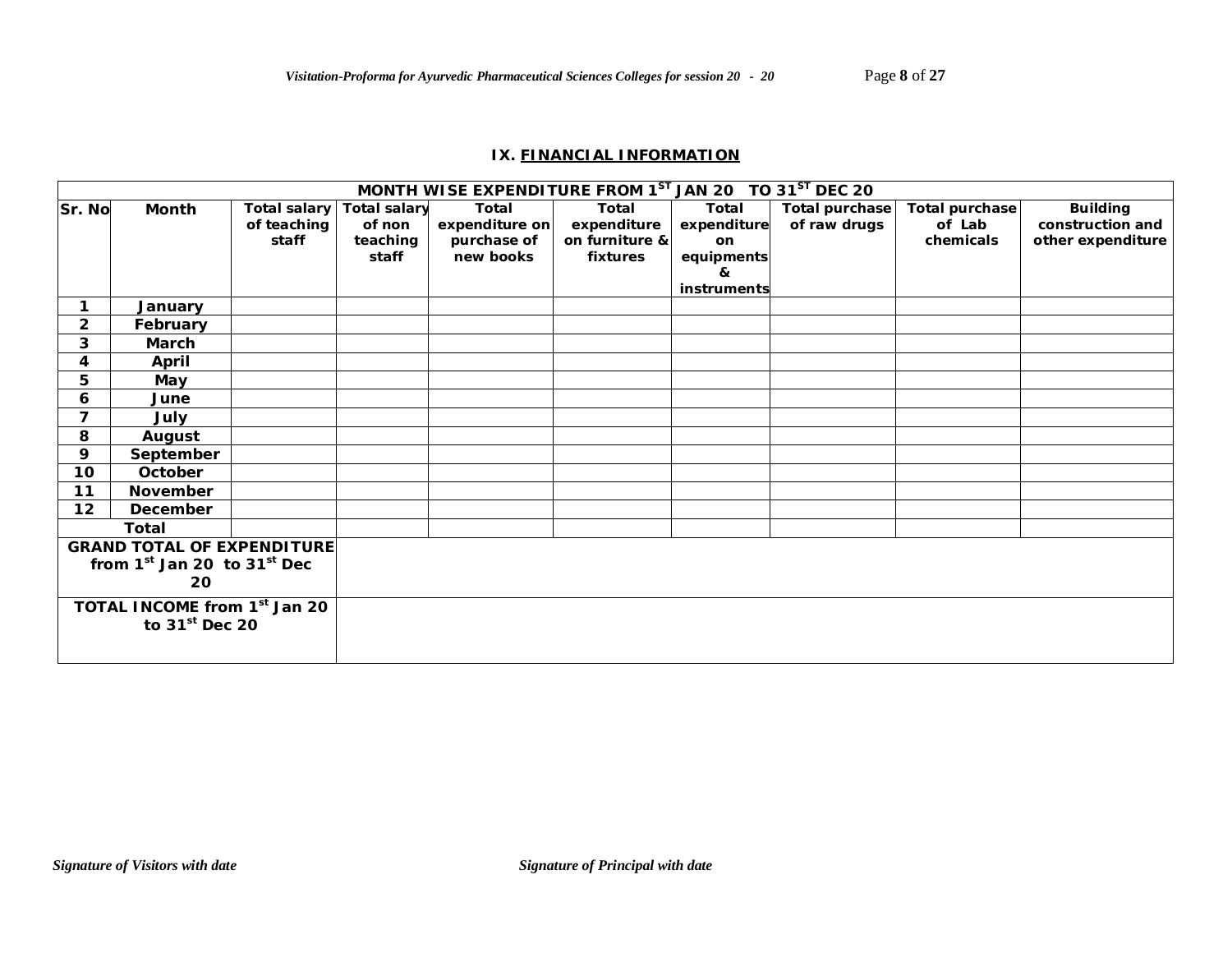### **SECTION C OTHER ALLIED & INFRASTRUCTURE REQUIREMENTS**

### **I) SPORTS AND GAMES FACILITY**

| Sports and Games Facility – available / not available |  |
|-------------------------------------------------------|--|

### **II) TRANSPORT FACILITY**

Transport facility – available/not available

### **III) PROGRESS MADE BY THE INSTITUTION IN LAST TWO YEARS ON SALIENT POINTS**

| S.<br>No. | <b>Important Information of College</b>     | Progress made by college |
|-----------|---------------------------------------------|--------------------------|
| 1.        | Construction of college and hospital        |                          |
|           | building                                    |                          |
| 2.        | Appointment of Teaching staff               |                          |
| 3.        | Appointment of Non-Teaching staff           |                          |
| 4.        | Expansion of various departments of college |                          |
| 5.        | Expansion of Herbal Garden, Plantation of   |                          |
|           | New Plants                                  |                          |
| 6.        | Any national/international/state level      |                          |
|           | seminars, ROTP, etc.                        |                          |
| 7.        | Publication by college and teaching staff   |                          |
| 8.        | Research activities if any                  |                          |
| 9.        | Awards won by teaching staffs and students  |                          |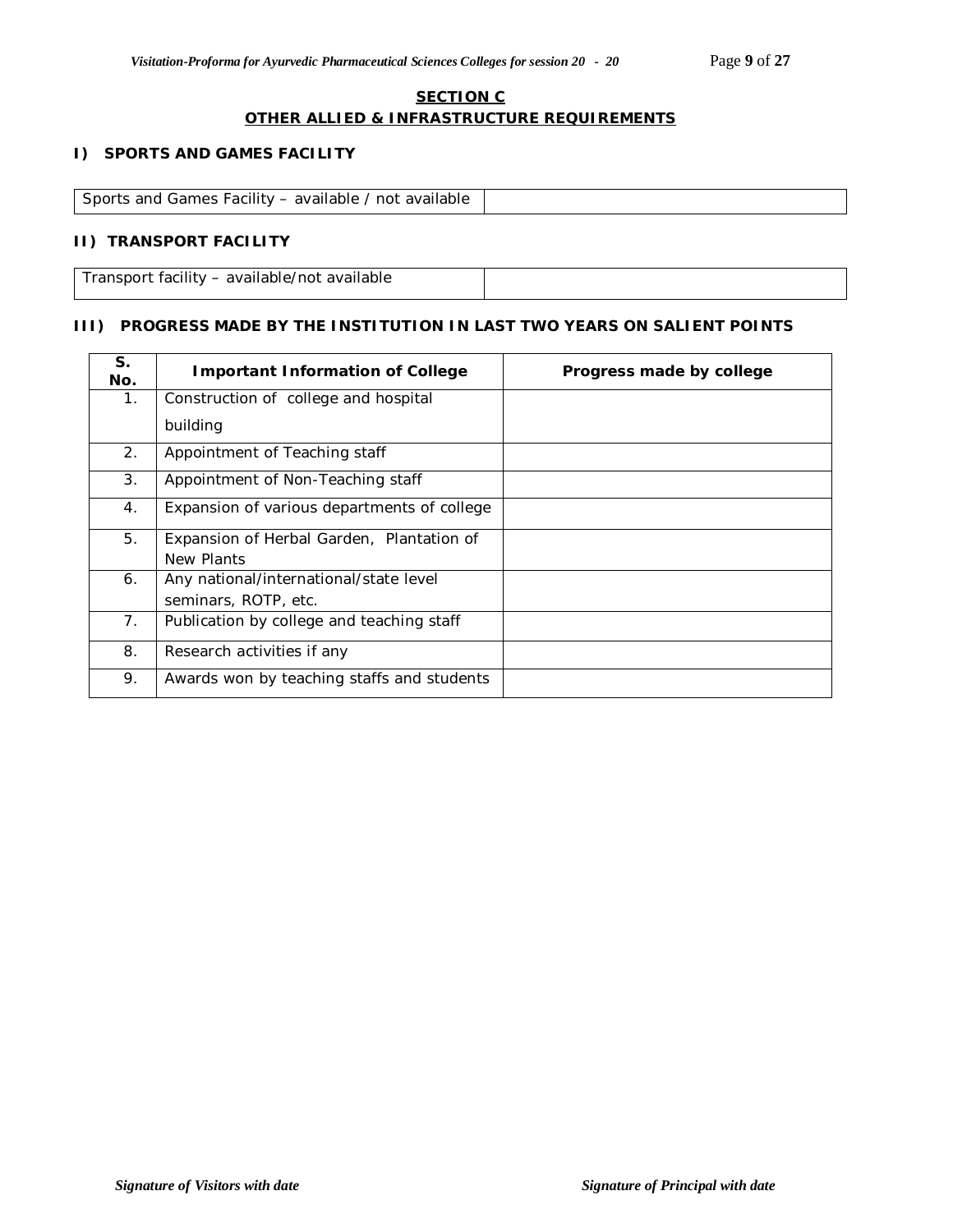### **IV. Declaration of Principal of the College**

|                                                                                                                                                                                                                                                                                                                                                                                              |                                                                             | ___ (name of the College) |
|----------------------------------------------------------------------------------------------------------------------------------------------------------------------------------------------------------------------------------------------------------------------------------------------------------------------------------------------------------------------------------------------|-----------------------------------------------------------------------------|---------------------------|
| solemnly writing that if any information provided by me in Proforma and Annexures found<br>false, I shall be held responsible in the matter. I shall have no objection if any legal action is<br>taken by the CCIM against me.                                                                                                                                                               |                                                                             |                           |
|                                                                                                                                                                                                                                                                                                                                                                                              |                                                                             | Signature of Principal    |
| Dated                                                                                                                                                                                                                                                                                                                                                                                        |                                                                             |                           |
| Place: The contract of the contract of the contract of the contract of the contract of the contract of the contract of the contract of the contract of the contract of the contract of the contract of the contract of the con                                                                                                                                                               |                                                                             | Name with Stamp           |
|                                                                                                                                                                                                                                                                                                                                                                                              | V. Declaration of Secretary/President of the Trust / Society of the College |                           |
|                                                                                                                                                                                                                                                                                                                                                                                              |                                                                             |                           |
|                                                                                                                                                                                                                                                                                                                                                                                              |                                                                             |                           |
| Secretary/President, (name of the Society) solemnly state that, looking after the management of the college & hospital.<br>The information provided by the Principal in the Proforma and <b>Annexures</b> are true. If any<br>information provided by the Principal found false the undersigned has no objection for any<br>legal action initiated by the CCIM against the Principal and me. |                                                                             |                           |
| Secretary/President                                                                                                                                                                                                                                                                                                                                                                          |                                                                             | Signature of              |

Dated\_\_\_\_\_\_\_\_\_

Place:\_\_\_\_\_\_\_\_\_\_\_\_ Name with Stamp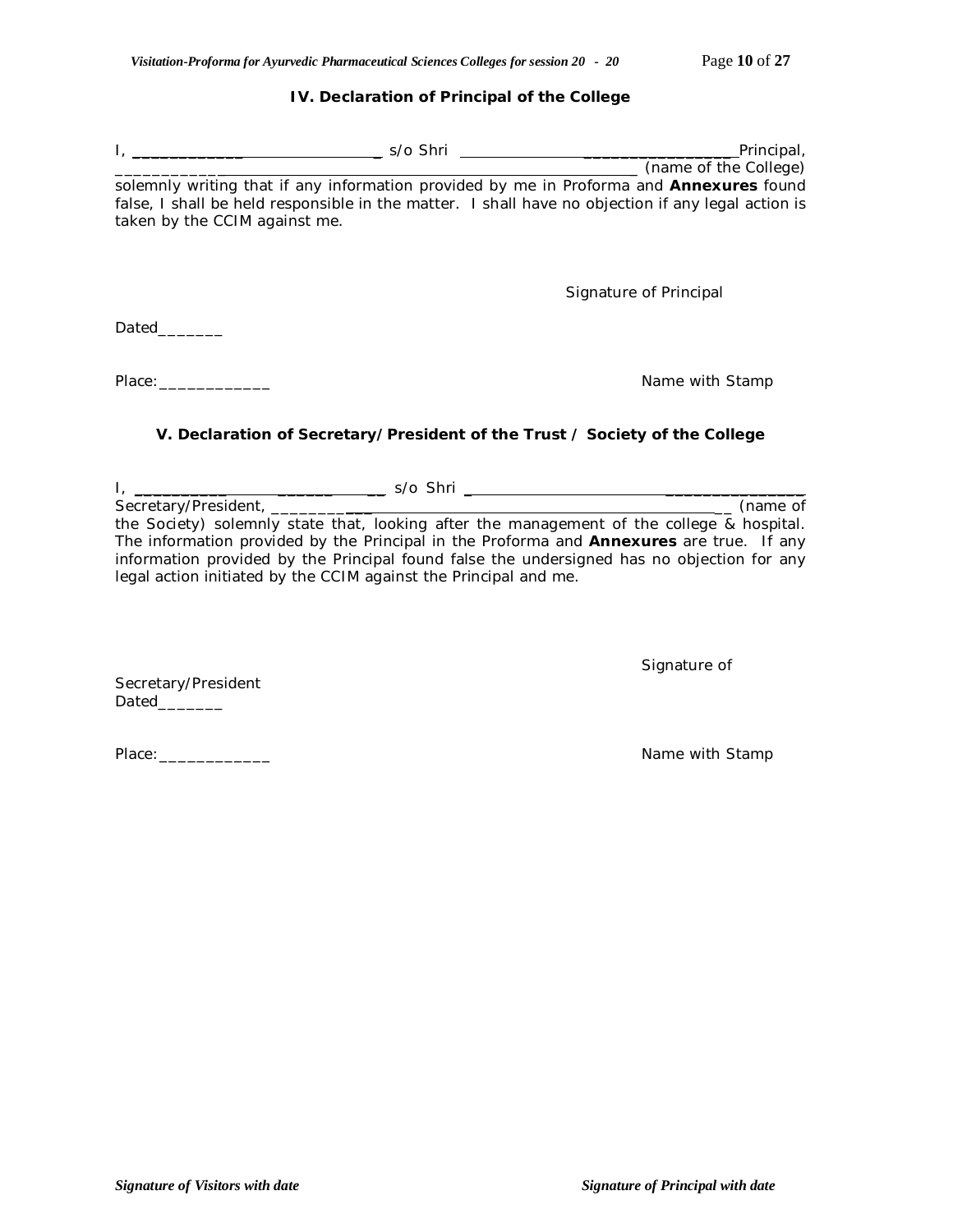### *Visitation-Proforma for Ayurvedic Pharmaceutical Sciences Colleges for session 20 - 20* Page **11** of **27 LIST OF ANNEXURES TO BE SUBMITTED BY COLLEGE**

| Sr.No.         | Annexure<br><b>Number</b>                                     | Name of the Annexure                                                       |
|----------------|---------------------------------------------------------------|----------------------------------------------------------------------------|
| $\mathbf{1}$ . | Annexure-I                                                    | Details of students admitted in Under Graduate course for the year 20      |
|                |                                                               | $-$ , 20 - & 20 - .                                                        |
| 2.             | Annexure-II                                                   | Proforma to furnish the details of Teaching Staff                          |
| 3.             | Annexure-III                                                  | Details of Visiting Faculties                                              |
| $\mathbf{4}$ . | Annexure-IV                                                   | Proforma to furnish the details of Non-Teaching & Other Staff              |
| 5.             | Annexure - V                                                  | Details of Equipment & Instruments for various sections of College         |
|                | Rasashastra & Bhaishajya Kalpana Laboratory (Teaching)<br>A)  |                                                                            |
|                | B)                                                            | Dravyaguna Laboratory                                                      |
|                | $\mathcal{C}$ )                                               | Pharmacognosy of Ayurvedic Drugs Laboratory                                |
|                | D)                                                            | Pharmaceutical Analysis of Ayurvedic Drugs Laboratory                      |
|                | Pharmacology & Toxicology of Ayurvedic Drugs Laboratory<br>E) |                                                                            |
|                | F)<br>Pharmaceutical Technology of Ayurvedic Drugs Laboratory |                                                                            |
| 6.             | Annexure-VI                                                   | Notarized Affidavit to be filled up by Newly Appointed Teachers after last |
|                |                                                               | visitation in the given format                                             |
|                | Annexure VII                                                  | Soft copy (in CD/DVD) and hard copy group photographs with Teaching        |
| 7.             |                                                               | staff and non-teaching staff of College and the visiting faculties         |
|                |                                                               | separately. The name of each staff member should be mentioned on the       |
|                |                                                               | bottom of the photograph.                                                  |
| 8.             | Annexure VIII                                                 | Soft copy (in CD/DVD) of Annexure-II (Details of Teaching Staff) in MS     |
|                |                                                               | Excel (.xls or .xlsx) format                                               |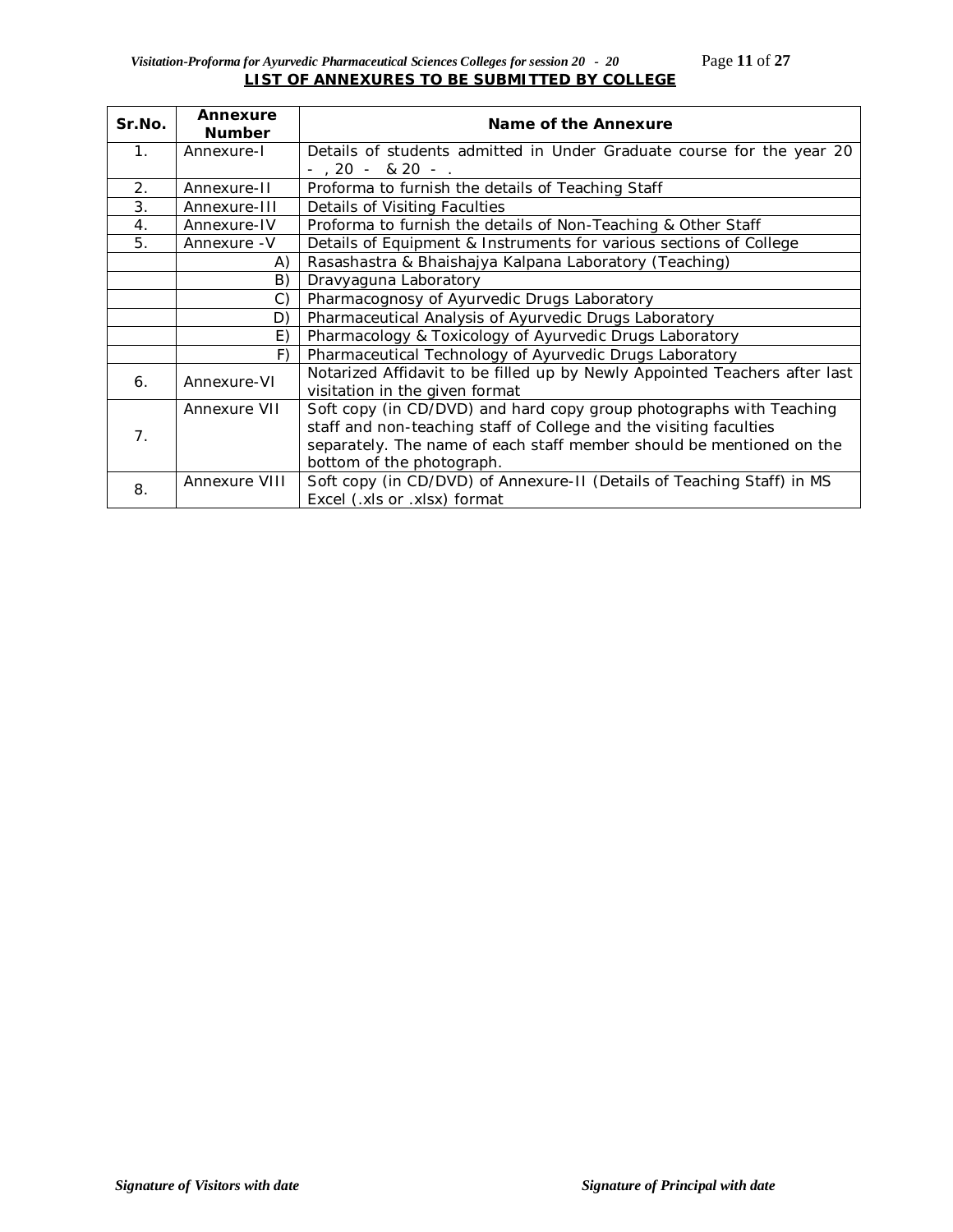# **DETAILS OF UNDER GRADUATE STUDENTS ADMITTED IN THE YEAR 20 - , 20 - & 20 - \***

| Sr.<br><b>No</b> | <b>Name</b><br>Οf<br>Student Name | Fatherl<br>'s | Date<br>οf<br><b>Birth</b> | Fee<br>Receipt<br>number<br>and date | al<br>address | Residenti Managem<br>ent Quota | % of<br><b>PCB</b><br>in<br>$10+$<br>2 | Category (Gen./<br>SC/ST/OBC/<br>others) |
|------------------|-----------------------------------|---------------|----------------------------|--------------------------------------|---------------|--------------------------------|----------------------------------------|------------------------------------------|
|                  |                                   |               |                            |                                      |               |                                |                                        |                                          |
|                  |                                   |               |                            |                                      |               |                                |                                        |                                          |
|                  |                                   |               |                            |                                      |               |                                |                                        |                                          |

**\* If applicable**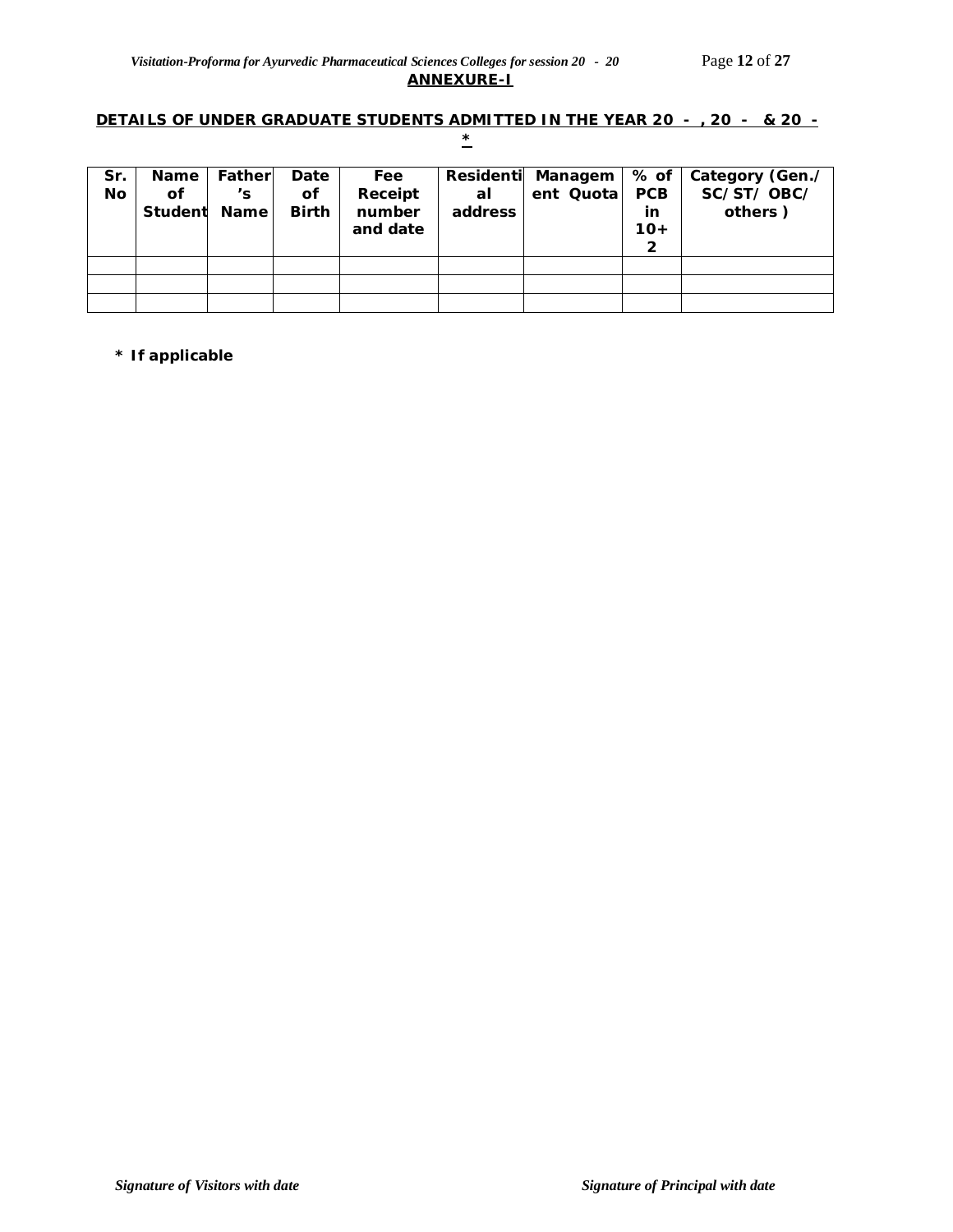#### **ANNEXURE-II**

#### *PROFORMA TO FURNISH THE DETAILS OF TEACHING STAFF*

| Sr.<br>No<br>$\bullet$ | Name of<br>the<br><b>Teacher</b>   |                                   | Name<br>n<br>ather | Birth<br>ð<br>Date | ⌒<br>ification<br>Φ<br>య<br>Quali<br>ō<br>Φ | Ξ<br>5<br>୧<br>₽<br>Qualifica<br>ct (U <sub>l</sub><br>year)<br>ಕ<br>Φ<br>$\frac{6}{5}$ $\alpha$ |          | details of<br>in<br>t to till<br>date) | Date wise<br><b>Experience</b><br>chronologic<br>al order (1 <sup>st</sup><br>appointmen | -∽<br>Ⴆ<br>ω<br>Ω | (ool<br>ਰੋ<br>₫<br>٥<br>۴<br>app<br>ä<br>ត<br>న్<br>$\mathbf{\Omega}$<br>G<br>Q | ၷ<br>Addr<br>ಸ<br>Residenti | Address<br>ent<br>an | ಜ<br>Numbe<br>ত<br>G<br>Bo<br>₽<br>ation<br>$\mathbb{E}^1$<br>n<br>ъ<br>≎ | Φ<br>g<br>anch<br>Number<br>卤<br><b>Bank&amp;</b><br>Account<br>of Bank8 | Mobile<br>$\overline{\mathbb{Q}}$<br>ಜ<br>ᅲ<br>ී<br>৳<br>Numb<br>Ⴆ<br>Φ | Photogra<br>ph of<br>Teacher<br>(Attested<br>by the<br>Principal | Signatur<br>e of<br><b>Teacher</b><br>(At the<br>time of<br>visitatio<br>n) |
|------------------------|------------------------------------|-----------------------------------|--------------------|--------------------|---------------------------------------------|--------------------------------------------------------------------------------------------------|----------|----------------------------------------|------------------------------------------------------------------------------------------|-------------------|---------------------------------------------------------------------------------|-----------------------------|----------------------|---------------------------------------------------------------------------|--------------------------------------------------------------------------|-------------------------------------------------------------------------|------------------------------------------------------------------|-----------------------------------------------------------------------------|
|                        | Name<br>Name<br>5<br>sur<br>∸<br>╙ | $\frac{e}{d}$<br>č<br>ত<br>έ<br>Ċ | ш.                 |                    | و<br>ia<br>Uni                              | us<br>ပ                                                                                          | Duration | esignation<br>≏                        | the<br>ege<br>Ⴆ<br>$\bar{5}$<br>Φ<br>Name                                                | ర ర               | ۰<br>ð<br>ত ≔<br>deputa<br>Φ<br>īa<br>Z                                         | ত<br>ن                      | $\overline{a}$       | Regist<br>Name                                                            | ➤<br>ă<br>S                                                              | Numb<br>Telephon                                                        |                                                                  |                                                                             |

**Note: Please download a copy of Annexure I in MS Excel Format (.xls) from the university Website www.ayurveduniversity.edu.in and**  fill up the details and annex the same as softcopy in the form of CD/DVD as Annexure VI. Enclose a Printed / hard copy of the same as **ANNEXURE I** and attach the certified copies of UG Registration Certificates, experience certificates, joining Report, Relieving Order, Form No. 16 and all other relevant documents and original notarized affidavit.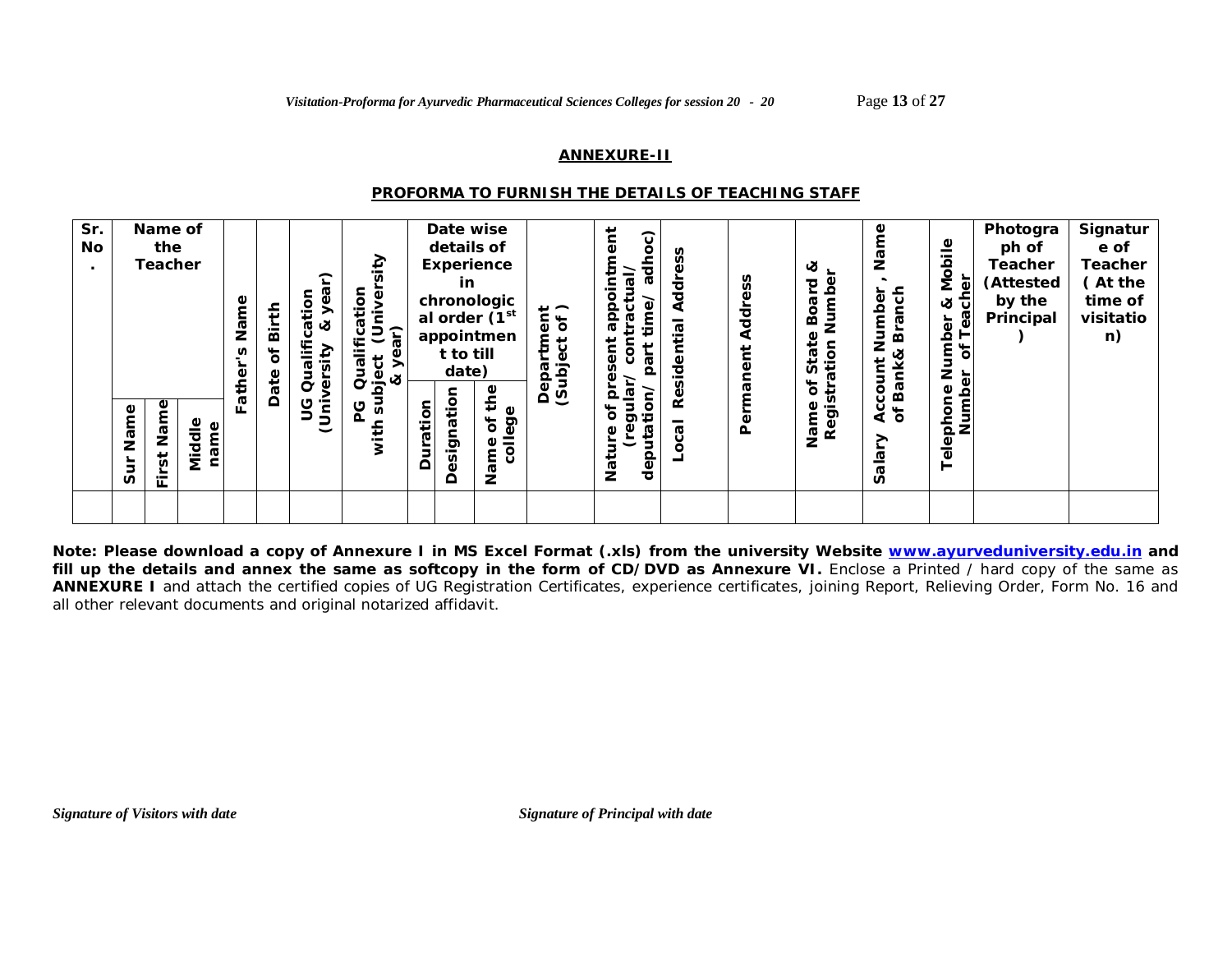#### **ANNEXURE-III** *DETAILS OF VISITING FACULTIES*

| Sr.<br>No<br>$\bullet$ | Name of<br>the<br><b>Teacher</b><br>Φ<br>Name<br>Nam | $\frac{e}{d}$  | Name<br>n<br>ather<br>ш. | Birth<br>ð<br>Date | ⌒<br>Qualification<br>Φ<br>త<br>≤<br>j<br>୧<br>9<br>ja<br>Uni | ↗<br>ä<br>Qualification<br>ye<br>ct (Uni<br>year)<br>ಕ<br>Φ<br>જ<br>jans<br>ပ |          | Date wise<br>details of<br>Experience<br>in<br>t to till<br>date)<br>esignation | chronologic<br>al order (1 <sup>st</sup><br>appointmen<br>the<br>ð | $\vec{e}$<br>Departme<br>(Subject o | Ĕ<br>ි<br>c<br>동<br>ntn<br>E<br>ᠭᢐ<br>٥<br><u>គី ឆ្លូ</u><br><b>G</b><br>ent<br>ä<br>న్<br>$\Omega$<br>ō<br>ቴ<br>Φ<br>ත | SS<br>공<br>⊄<br>ಸ<br>siden<br>قع<br>$\overline{\mathfrak{g}}$ | ddress<br>⋖<br>Permanent | ∞<br>Numbe<br>ਹ<br>న్<br>န္တ<br>ation<br>Sta <sup>-</sup><br>৳<br>Registr<br>Φ<br>Ě | Φ<br><u>ទី</u><br>Branch<br>Number<br><b>Bank&amp;</b><br>count<br>ँ<br>वै | Mobile<br>$\omega$<br>ঠ.<br>જ<br>ea<br>Number<br>۴<br>ð<br>Number<br>Telephone | Photogra<br>ph of<br><b>Teacher</b><br>(Attested<br>by the<br>Principal | Signatur<br>e of<br>Teacher<br>(At the<br>time of<br>visitatio<br>n) |
|------------------------|------------------------------------------------------|----------------|--------------------------|--------------------|---------------------------------------------------------------|-------------------------------------------------------------------------------|----------|---------------------------------------------------------------------------------|--------------------------------------------------------------------|-------------------------------------|-------------------------------------------------------------------------------------------------------------------------|---------------------------------------------------------------|--------------------------|-------------------------------------------------------------------------------------|----------------------------------------------------------------------------|--------------------------------------------------------------------------------|-------------------------------------------------------------------------|----------------------------------------------------------------------|
|                        | $\overline{5}$<br>È<br>n<br>Щ                        | name<br>ਹ<br>έ |                          |                    |                                                               |                                                                               | Duration | ≏                                                                               | college<br>Name                                                    |                                     | uta<br>Φ<br>ā<br>deb<br>Nati                                                                                            | ပ                                                             |                          | <b>R</b>                                                                            | ≧<br>Ф<br>ಸ<br>n                                                           |                                                                                |                                                                         |                                                                      |
|                        |                                                      |                |                          |                    |                                                               |                                                                               |          |                                                                                 |                                                                    |                                     |                                                                                                                         |                                                               |                          |                                                                                     |                                                                            |                                                                                |                                                                         |                                                                      |

**Note: Please download a copy of Annexure III in MS Excel Format (.xls) from the university Website www.ayurveduniversity.edu.inand**  fill up the details and annex the same as softcopy in the form of CD/DVD as Annexure VIII. Enclose a Printed / hard copy of the same as **ANNEXURE III** and attach the certified copies of UG Registration Certificates, experience certificates, joining Report, Relieving Order, Form No. 16 and all other relevant documents and original notarized affidavit.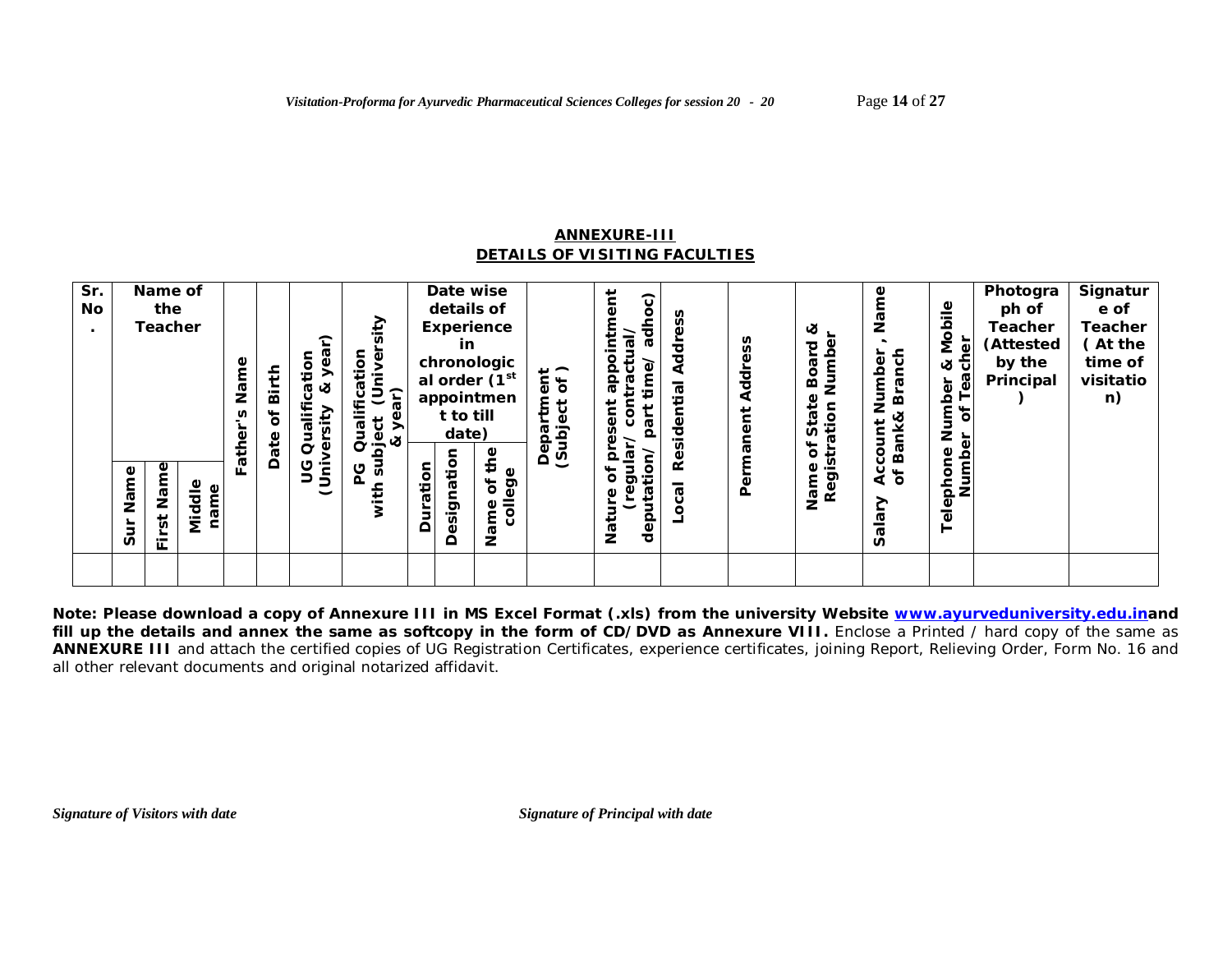### **ANNEXURE-IV**

### **PROFORMA TO FURNISH THE DETAILS OF NON – TEACHING & OTHER STAFF**

| Sr.No. | Name of<br>Employee | Name | <b>Father's   Qualification</b> | Date of<br>Appointment | Nature of<br>Appointment<br>(regular/<br>contractual/<br>Part time) | Designation | Name of<br>working<br>department | Pay<br><b>Scale</b> |
|--------|---------------------|------|---------------------------------|------------------------|---------------------------------------------------------------------|-------------|----------------------------------|---------------------|
|        |                     |      |                                 |                        |                                                                     |             |                                  |                     |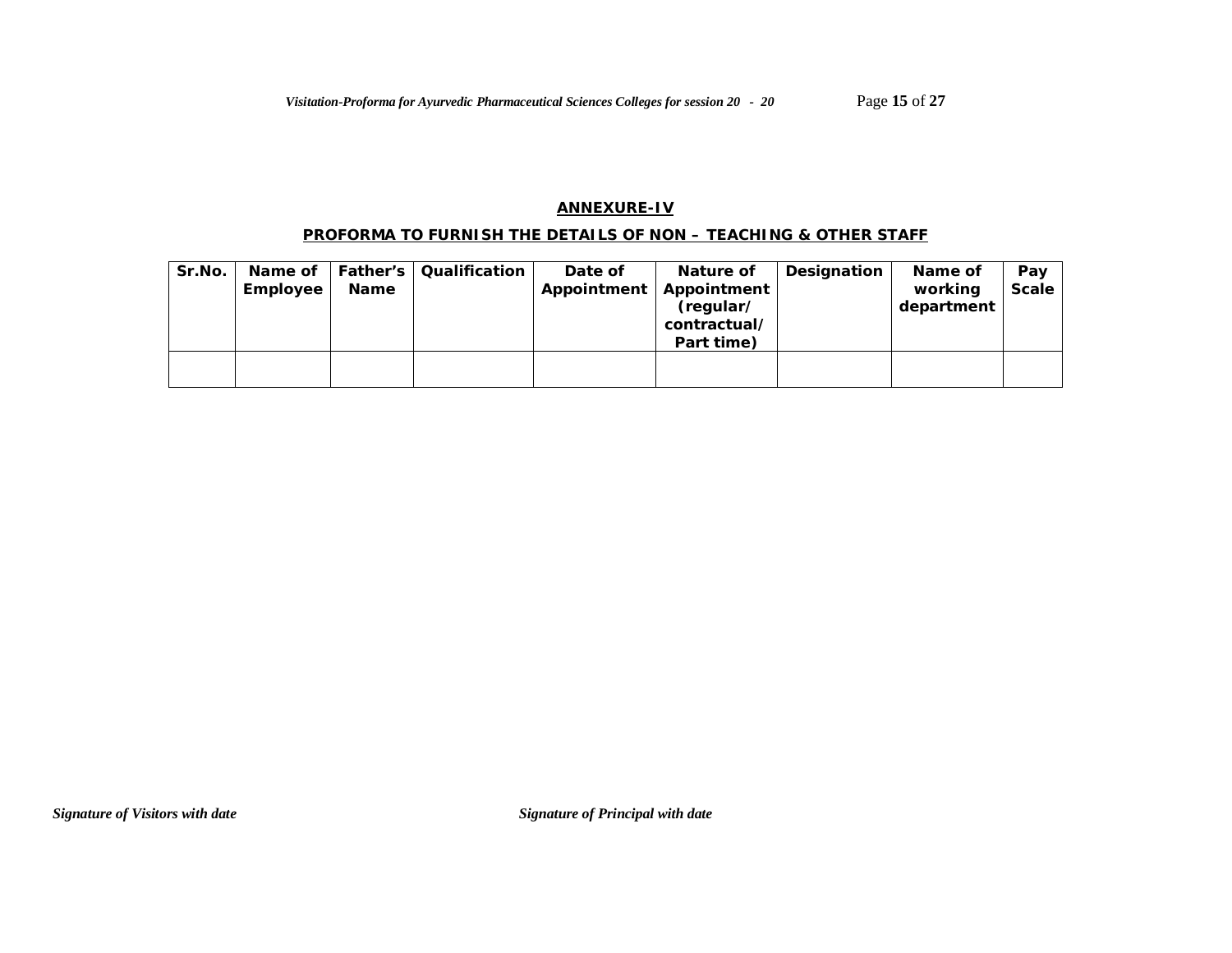#### **ANNEXURE - V**

# **DETAILS OF EQUIPMENT AND INSTRUMENTS FOR VARIOUS SECTIONS OF COLLEG**

#### **A) RASASHASTRA & BHAISHAJYA KALPANA DEPARTMENT**

| Sr.<br>No. | <b>Name</b>                 | <b>Minimum</b><br>Requirement | Number of<br><b>Instruments and</b><br><b>Equipments</b><br>available |
|------------|-----------------------------|-------------------------------|-----------------------------------------------------------------------|
| 1.         | Muffle furnace - Horizontal | 01                            |                                                                       |
| 2.         | Tras- Steel dish            | 02                            |                                                                       |
| 3.         | Sarava                      | 02 dozen                      |                                                                       |
| 4.         | Porcelain jars<br>$5It$ .   | 1 dozen                       |                                                                       |
| 5.         | Glass beaker                |                               |                                                                       |
|            | 250 ml.                     | $\frac{1}{2}$ dozen           |                                                                       |
| 6.         | Glass rod                   | $\frac{1}{2}$ dozen           |                                                                       |
|            | Kupi                        | 04                            |                                                                       |

#### **B) DRAVYAGUNA DEPARTMENT**

#### **LIST OF GLASSWARES**

| Sr.No. | <b>Name</b>              | Requirement | <b>Available Number</b> |
|--------|--------------------------|-------------|-------------------------|
| 1.     | Plastic jar              | 75          |                         |
| 2.     | Glass jar with glass lid | 15          |                         |
| 3.     | Glass jar                | 10          |                         |
| 4.     | Spatula                  | As per need |                         |
| 5.     | Crucible                 | 20          |                         |
| 6.     | <b>Blotting paper</b>    | As per need |                         |
| 7.     | Watch glass              | 25          |                         |
| 8.     | Beaker                   | 5           |                         |
| 9.     | Petri dish               | 10          |                         |
| 10     | Slide boxes              | 2 boxes     |                         |
| 11.    | Cover slip               | 4 boxes     |                         |

### **LIST OF GLASSWARES**

| Sr.No.         | <b>Essential Equipment and</b> | Requirement | <b>Available Number</b> |
|----------------|--------------------------------|-------------|-------------------------|
|                | <b>Instruments</b>             |             |                         |
| 1 <sub>1</sub> | Field magnifier                |             |                         |
| 2.             | Compound microscope            | 10          |                         |
| 3.             | <b>Dissecting Microscope</b>   | 20          |                         |
| 4.             | Vasculam                       |             |                         |
| 5.             | Herbarium press                |             |                         |
| 6.             | Hot air oven                   |             |                         |
| 7.             | Weighing balance               |             |                         |
| 8.             | Mixture grinder                |             |                         |
| 9.             | Mortar pastle                  |             |                         |
| 10.            | Hot plate                      |             |                         |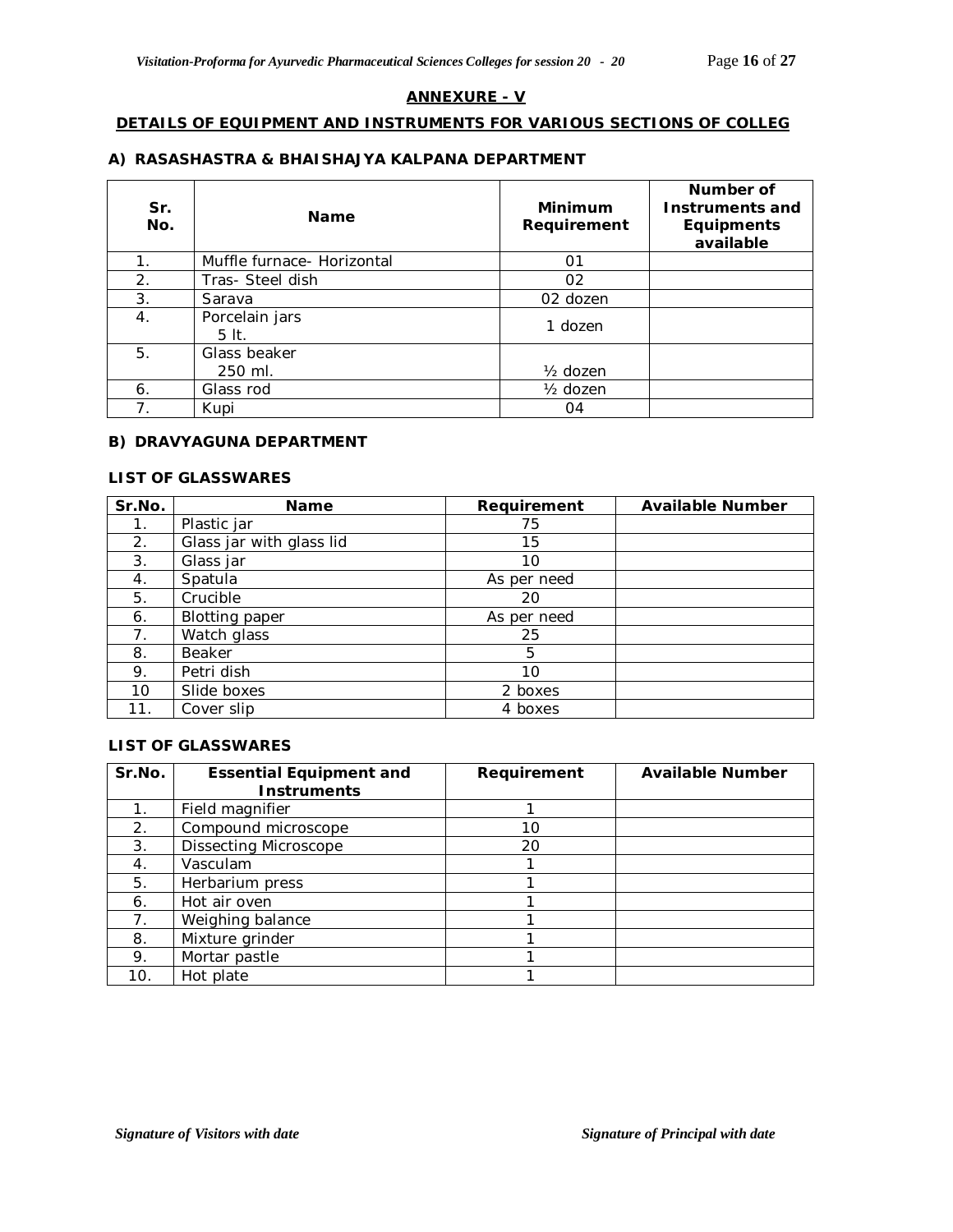# **LIST OF GLASSWARES**

| Sr. No.         | Name                       | Capacity       | Requirements |
|-----------------|----------------------------|----------------|--------------|
| 1               | Separating Funnel          | 250ml          | 10           |
| $\overline{2}$  | Beaker                     | 50 ml          | 10           |
| 3               | Beaker                     | 100 ml         | 10           |
| 4               | <b>Beaker</b>              | 250 ml         | 10           |
| 5               | Beaker                     | 500 ml         | 10           |
| 6               | Measuring cylinder         | 100 ml         | 20           |
| $\overline{7}$  | Measuring cylinder         | 50 ml          | 20           |
| 8               | Measuring cylinder         | 10 ml          | 20           |
| 9               | Spatula                    |                | 20           |
| 10              | Tripod stand               | 8 inch         | 20           |
| 11              | Funnel                     | 6 inch         | 20           |
| 12              | Funnel                     | 4 inch         | 20           |
| 13              | Evoperating disc           | 4 inch         | 20           |
| 14              | Pipette                    | $1 \,$ ml      | 05           |
| 15              | Pipette                    | $2 \,$ ml      | 05           |
| $\overline{16}$ | Pipette                    | 5 <sub>m</sub> | 05           |
| 17              | Pipette                    | 10 ml          | 05           |
| $\overline{18}$ | Pipette                    | 25 ml          | 40           |
| 19              | Dropper                    | 10 ml          | 10           |
| 20              | Capillaries                |                | 200          |
| 21              | Pair of Tongs              |                | 05           |
| 22              | <b>Test Tubes</b>          | 20 ml          | 200          |
| 23              | Test Tube Holder           |                | 20           |
| 24              | Test Tube Stand            |                | 10           |
| 25              | Pipette stand              |                | 02           |
| 26              | <b>Conical Flask</b>       | 250 ml         | 10           |
| 27              | Volumetric Flask           | 250 ml         | 05           |
| 28              | Volumetric Flask           | 100 ml         | 05           |
| 29              | Wash Botteles              | 250 ml         | 20           |
| 30              | Spray Bottle for T.L.C.    | 50 ml          | 10           |
| $\overline{31}$ | <b>Burette</b>             | 50 ml          | 10           |
| 32              | <b>Burette Stand</b>       |                | 02           |
| 33              | <b>Glass Mortar Pestle</b> | 5 inch D.M.    | 05           |

# **LIST OF INSTRUMENTS**

| Sr.<br>No. | <b>Equipments</b> | Minimum<br>Requirements | Available<br>Nos. | Remarks /<br>Reauired |
|------------|-------------------|-------------------------|-------------------|-----------------------|
|            | Digital Balance   |                         |                   |                       |
|            | Digital pH meter  |                         |                   |                       |
|            | Distillation Unit |                         |                   |                       |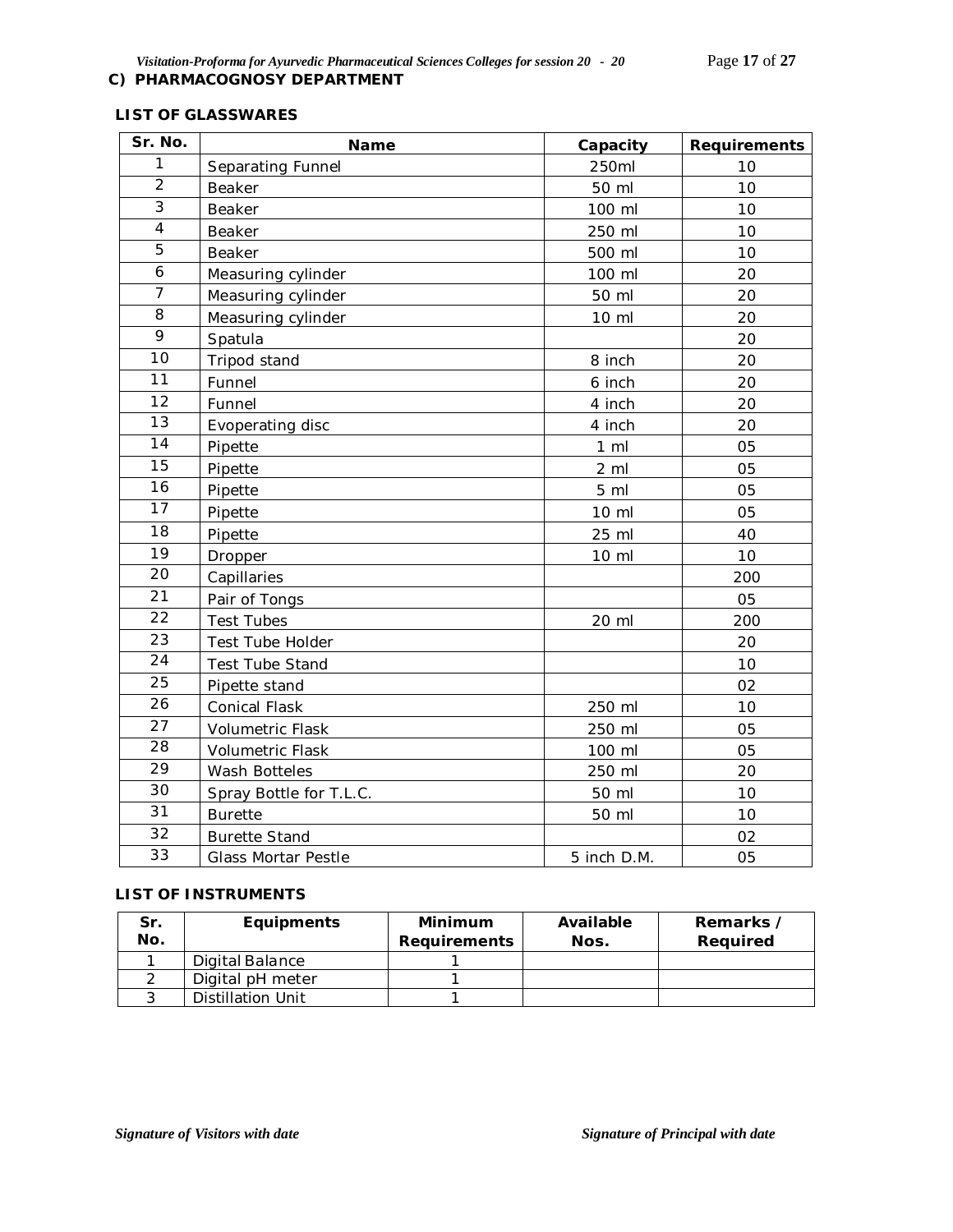# **LIST OF GLASSWARES**

| Sr. No.             | Name                     | Capacity       | Qty.           |
|---------------------|--------------------------|----------------|----------------|
| 1                   | Separating Funnel        | 250ml          | 20             |
| $\overline{2}$      | beaker                   | 50 ml          | 25             |
| 3                   | beaker                   | 100 ml         | 25             |
| $\overline{4}$      | beaker                   | 250 ml         | 25             |
| 5                   | beaker                   | 500 ml         | 20             |
| $\ddot{\mathbf{6}}$ | Measuring cylinder       | 100 ml         | 25             |
| $\overline{7}$      | Measuring cylinder       | 50 ml          | 25             |
| 8                   | Measuring cylinder       | 10 ml          | 25             |
| 9                   | Spatula                  |                | 30             |
| 10                  | Tripod stand             | 8 inch         | 20             |
| 11                  | Funnel                   | 6 inch         | 20             |
| 12                  | Funnel                   | 4 inch         | 20             |
| 13                  | Evoperating disc         | 4 inch         | 25             |
| 14                  | Pipette                  | $1 \,$ ml      | 20             |
| 15                  | Pipette                  | $2 \,$ ml      | 20             |
| 16                  | Pipette                  | 5 <sub>m</sub> | 20             |
| 17                  | Pipette                  | 10 ml          | 20             |
| 18                  | Pipette                  | 25 ml          | 20             |
| 19                  | Pipette                  | 50 ml          | 20             |
| 20                  | Pipette Bulk             | 25 ml          | 20             |
| 21                  | Pipette Bulk             | 50 ml          | 20             |
| 22                  | Cruicible porceline      | 10 ml          | 25             |
| 23                  | <b>Burette</b>           | 50 ml          | 25             |
| 24                  | Dropper                  | 10 ml          | 20             |
| 25                  | Watch Glass              |                | 20             |
| 26                  | Petri dish               | 8 cm.          | 20             |
| 27                  | Glass slides             |                | 40             |
| 28                  | Glass plates for T.L.C.  | 10x10 c.m.     | 20             |
| 29                  | Glass Chamber for T.L.C. |                | 10             |
| 30                  | Capillaries              |                | 100            |
| 31                  | Pair of Tongs            |                | 20             |
| 32                  | Test Tubes               | 20 ml          | 100            |
| 33                  | Test Tube Holder         |                | 25             |
| 34                  | <b>Test Tube Stand</b>   |                | 20             |
| 35                  | Pipette stand            |                | 5              |
| 36                  | Iodine Flask             | 250 ml         | 40             |
| 37                  | Air Condensor            |                | 20             |
| 38                  | Clevenger assembly       |                | $\overline{2}$ |
| 39                  | Soxhelet apparatus       |                | $\overline{2}$ |
| 40                  | Conical Flask            | 250 ml         | 40             |
| 41                  | Volumetric Flask         | 250 ml         | 20             |
| 42                  | Volumetric Flask         | 100 ml         | 20             |
| 43                  | Wash Botteles            | 250 ml         | 20             |
| 44                  | Spray Bottle for T.L.C.  | 50 ml          | 20             |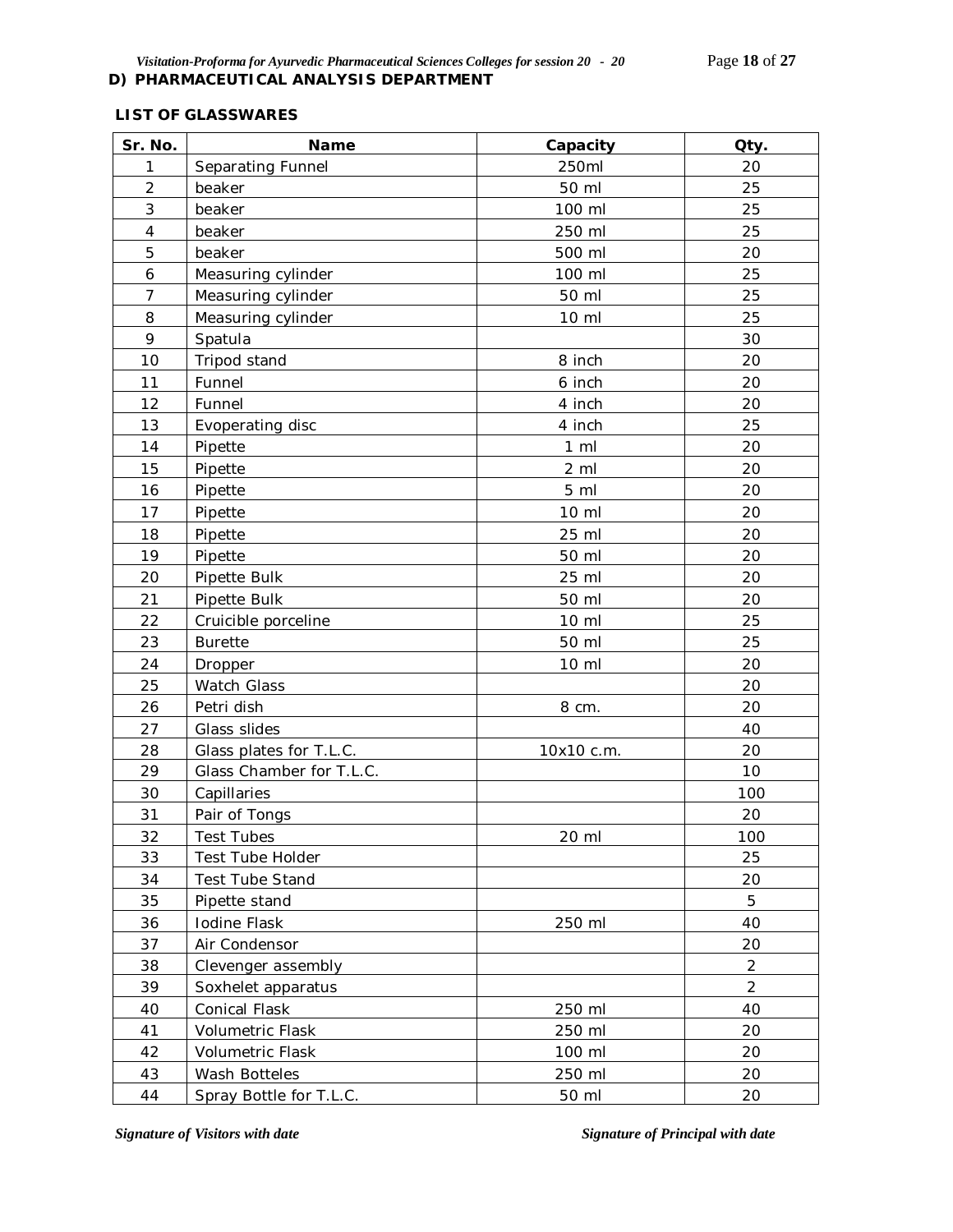|    | Visitation-Proforma for Ayurvedic Pharmaceutical Sciences Colleges for session 20 - 20 |             |  |  |  |  |  |
|----|----------------------------------------------------------------------------------------|-------------|--|--|--|--|--|
| 45 | Burette Stand                                                                          |             |  |  |  |  |  |
| 46 | Glass Mortar Pestle                                                                    | 5 inch D.M. |  |  |  |  |  |

### **LIST OF INSTRUMENTS**

# **Essential Requirement**

| Sr. No.           | <b>Name</b>                     | Requirement    |
|-------------------|---------------------------------|----------------|
|                   | Water Bath-12 Holes             |                |
| 2                 | Hot Air Oven                    | 2              |
| 3                 | Muffle Furnace                  | 2              |
| 4                 | <b>Bunsen Burner</b>            | 5              |
| 5                 | <b>Hot Plate</b>                | 5              |
| 6                 | Digital Balance                 | 2              |
|                   | pH Meter                        | $\mathcal{P}$  |
| 8                 | Abbe's Refrectometer            | 5              |
| 9                 | Hand held Refrectometer         | 10             |
| 10                | Polarimeter                     |                |
| 11                | Flame Photometer                |                |
| $12 \overline{ }$ | U.V.Spectrophoto meter          |                |
| 13                | Tablet Disintegration apparatus |                |
| 14                | Friability Test Apparatus       |                |
| 15                | U.V.Chamber                     | $\mathfrak{D}$ |
| 16                | <b>Burner</b>                   | 10             |

### **Desirable Requirement**

| Sr. No. | <b>Name</b>           | Requirement |
|---------|-----------------------|-------------|
|         | Ultra Sonicator       |             |
|         | I.R. Moisture Balance |             |
|         | Glassware Washer      |             |
| ⊿       | H.P.L.C.              |             |
| 5       | H.P.T.L.C.            |             |
| n       | Gas Chromatograph     |             |

# **E) PHARMACOLOGY & TOXICOLOGY DEPARTMENT**

# **LIST OF GLASSWARES**

| Sr. No. | <b>Name</b>                                           | Requirement |
|---------|-------------------------------------------------------|-------------|
| 1.      | Plastic Jar                                           | 5           |
| 2.      | Animal cage plastic                                   | 6           |
| 3.      | Water bottle for animals                              | 6           |
| 4.      | Pipettes                                              | 5 each      |
|         | $[0.1$ ml, 0.2ml, 0.5ml, 1ml, 2ml, 5ml, 10ml, 20, ml. |             |
| 5.      | Micropipettes 0.1, 0.2, 05, 1, 2, 3 ml                | 5 each      |
| 6.      | Beakers 10, 20, 50, 100, 200, 500, 1000, 2000ml       | 5 each      |
| 7.      | Test tubes 10ml                                       | 100         |
| 8.      | Artery forceps                                        | 15          |
| 9.      | Claps                                                 | 15          |
| 10.     | I.V. infusion sets                                    | 10          |
| 11.     | Plastic beakers 100, 200, 500, 1000, 2000ml           | 5 each      |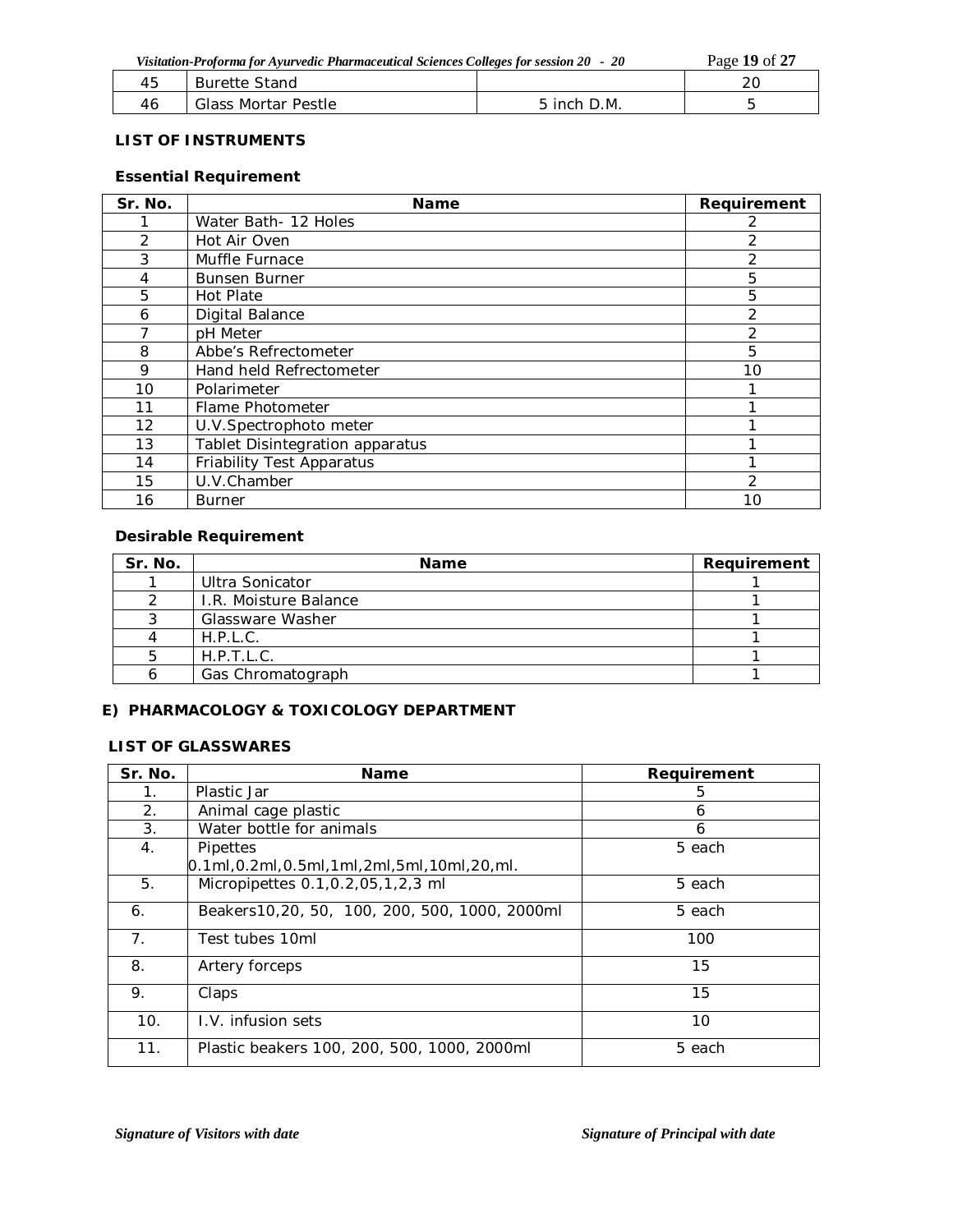| Sr. No. | <b>Name</b>                                          | <b>Required</b> |
|---------|------------------------------------------------------|-----------------|
|         |                                                      |                 |
| 1.      | Electro-convulsiometer                               |                 |
| 2.      | Cook's pole climbing apparatus                       |                 |
| 3.      | Open-field behaviour apparatus                       |                 |
| 4.      | Elevated Plus maze for Rat & Mice                    |                 |
| 5.      | Tunnel board apparatus                               |                 |
| 6.      | Plethymometer                                        |                 |
| 7.      | Tele thermometer                                     |                 |
| 8.      | Eddy's hot plate (Analgesiometer)                    |                 |
| 9.      | Analgesiometer (Radient heat type)                   |                 |
| 10.     | Actophotometer                                       |                 |
| 11.     | Microscope with H.lamp                               | $\overline{2}$  |
| 12.     | Isolated tissue assemblies                           | 4               |
| 13.     | Dissection box                                       | 4               |
| 14.     | Relevant photographs, charts and audio visual c.d.'s |                 |

# **F) PHARMACEUTICAL TECHNOLOGY DEPARTMENT**

### **LIST OF GLASSWARES**

| Sr. No.        | <b>Name</b>           | <b>Requirements</b> | Quantity. |
|----------------|-----------------------|---------------------|-----------|
|                | Mortar pestle         | 8 inch Dia          | 20        |
| 2              | Beaker                | 50 ml               | 25        |
| 3              | Beaker                | 100 ml              | 25        |
| $\overline{4}$ | Beaker                | 250 ml              | 25        |
| 5              | Beaker                | 500 ml              | 5         |
| 6              | Measuring cylinder    | 100 ml              | 25        |
| 7              | Measuring cylinder    | 50 ml               | 25        |
| 8              | Measuring cylinder    | $10 \mathrm{m}$     | 25        |
| 9              | Spatula               |                     | 30        |
| 10             | Tripod stand          | 8 inch              | 20        |
| 11             | Funnel                | 6 inch              | 20        |
| 12             | Funnel                | 4 inch              | 20        |
| 13             | Evaporating disc      | 4 inch              | 25        |
| 14             | Evaporating disc      | 3 inch              | 25        |
| 15             | <b>Bunsurn Burner</b> | 6 inch              | 20        |
| 16             | Petri dish            | 4 inch              | 25        |

### **LIST OF INSTRUMENTS**

# **Essential Requirement**

| Sr. No. | <b>INSTRUMENTS</b>                             | Quantity |
|---------|------------------------------------------------|----------|
|         | Hot Air Oven                                   |          |
| 2       | Digital Balance (10 mg Variation)              | 10       |
|         | Weighing balance(4 digit)                      |          |
|         | Mixer with exchangable attachments (Table Top) |          |
|         | Homogeniser (Table Top)                        |          |
|         | Tablet Comression (8 or 16 station)            |          |
|         | <b>Monsento Hardness Tester</b>                |          |
|         | <b>Phizer Hardness Tester</b>                  |          |
|         | GMP Granulator (Lab model)                     |          |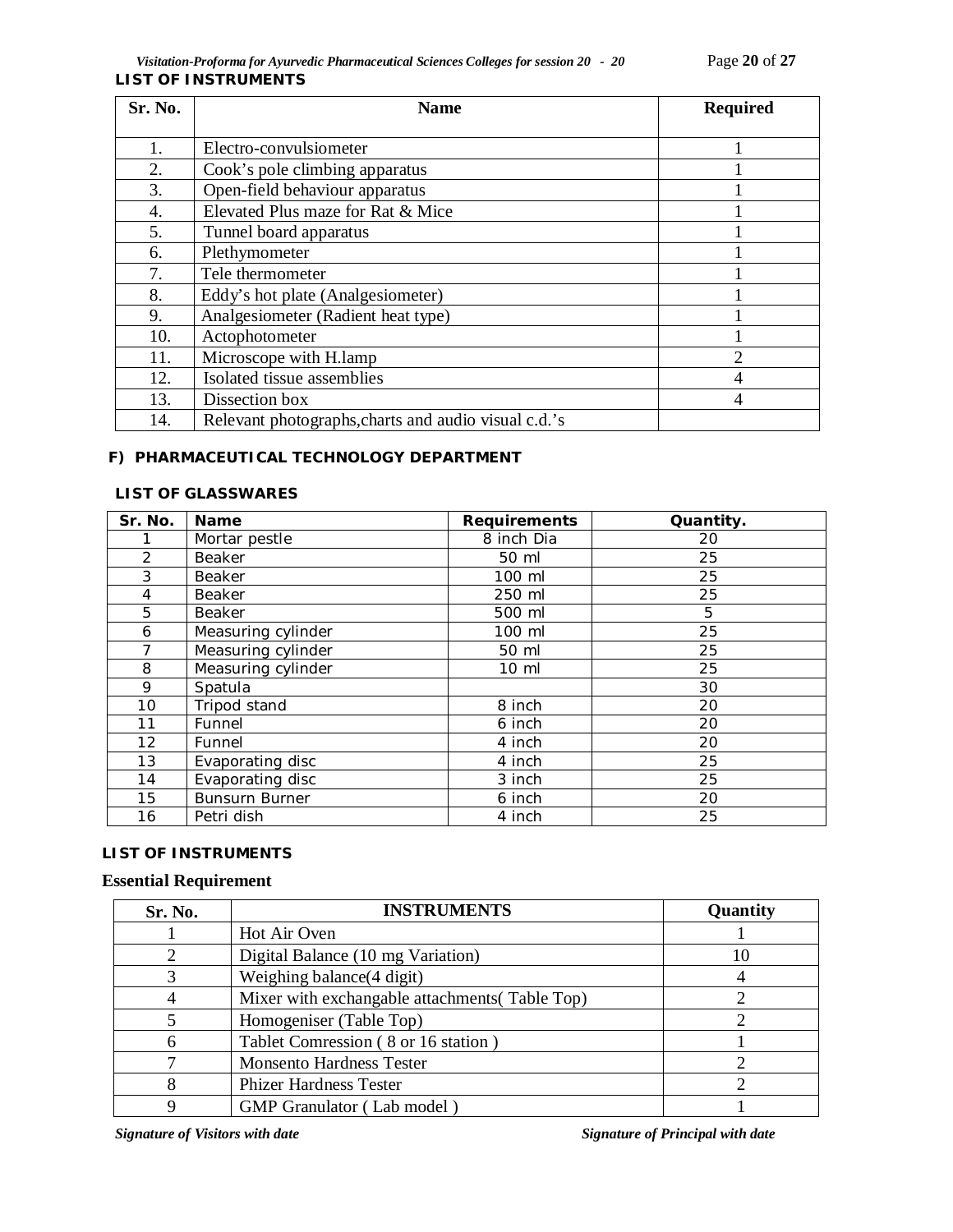| Visitation-Proforma for Ayurvedic Pharmaceutical Sciences Colleges for session 20 - 20 | Page 21 of 27 |  |
|----------------------------------------------------------------------------------------|---------------|--|
|----------------------------------------------------------------------------------------|---------------|--|

| $\eta$ ishtinon-1 roporma for tryin reale 1 minimetation selences concers for session 20 $-$ 20<br>$1 \mu$ |                                                         |  |
|------------------------------------------------------------------------------------------------------------|---------------------------------------------------------|--|
| 10                                                                                                         | Capsule filling machine (Manual, Lab model, Table Top.) |  |
| 11                                                                                                         | <b>Suppository Moulds</b>                               |  |
| 12                                                                                                         | Tapping Device for sieves (Partical size determination) |  |
| 13                                                                                                         | 3 in 1 Printer                                          |  |
| 14                                                                                                         | Disintigrator                                           |  |
| 15                                                                                                         | Dissolution test apperatus                              |  |
| 16                                                                                                         | Digital Balance (0.001 gm capacity)                     |  |
| 17                                                                                                         | Scott Volumeter (Powder bulk density volumeter)         |  |
| 18                                                                                                         | Pulverizer lab model                                    |  |
| 19                                                                                                         | Water Bath                                              |  |

# **Desirable Requirement**

| Sr. No.       | <b>Name of Instruments</b>                           | <b>Quantity</b> |
|---------------|------------------------------------------------------|-----------------|
|               | Table top tablet compression machine                 |                 |
| 2             | Table top cream/ointment manufacturing vessel        |                 |
|               | with adjustment of homogeniser & vaccume             |                 |
| $\mathcal{R}$ | Vaccume pump 0.5 HP                                  |                 |
| 4             | Jacketed vessel (for Semisolid products)             |                 |
| 5             | fully automatic Digital Powder Characteristic Tester |                 |
|               | Optical Microscope with Camera Lucida and Moniter    |                 |
| 6             | Attachment                                           |                 |
|               | Scott Volumeter (Powder bulk density volumeter)      |                 |

## **LIST OF CHEMICALS**

### **A) DRAVYAGUNA DEPARTMENT**

| Sr.No. | Name of chemical | Pack size ml/gm | Available |
|--------|------------------|-----------------|-----------|
| . .    | <b>Formalin</b>  | 5 lit           |           |
|        | Ethyl Alcohol    | 2 lit           |           |
|        | Acetic acid      | 2 lit           |           |
|        | Glycerine        | 200             |           |

### **B) PHARMACOGNOSY DEPARTMENT**

| Sr. No. | <b>Chemicals</b>    | <b>Minimum</b>      | Available | Remarks/ |
|---------|---------------------|---------------------|-----------|----------|
|         |                     | <b>Requirements</b> | Nos.      | Required |
|         | Tincture of Alkanna | $500 \text{ gm}$    |           |          |
| 2       | Benzoic acid        | 500 ml              |           |          |
| 3       | Cinnamic acid       | 500 ml              |           |          |
|         | Boric acid          | 500 ml              |           |          |
|         | Phenol              | 500 ml              |           |          |
| 6       | Cresol              | 500 ml              |           |          |
|         | Acetone             | 500 ml              |           |          |
| 8       | Millon's reagent    | 500                 |           |          |

# **C) PHARMACEUTICAL ANALYSIS DEPARTMENT**

| Sr. No. | <b>CHEMICALS</b> | Pack Size ml / Gm | <b>Piece</b> |
|---------|------------------|-------------------|--------------|
|         | Acetone          | 2.5litre          |              |
| ◠       | Acetone          | 500 ml            |              |
| 3       | Conc. HCL        | 2.5 Liter         |              |
| --      |                  | $-$               | .            |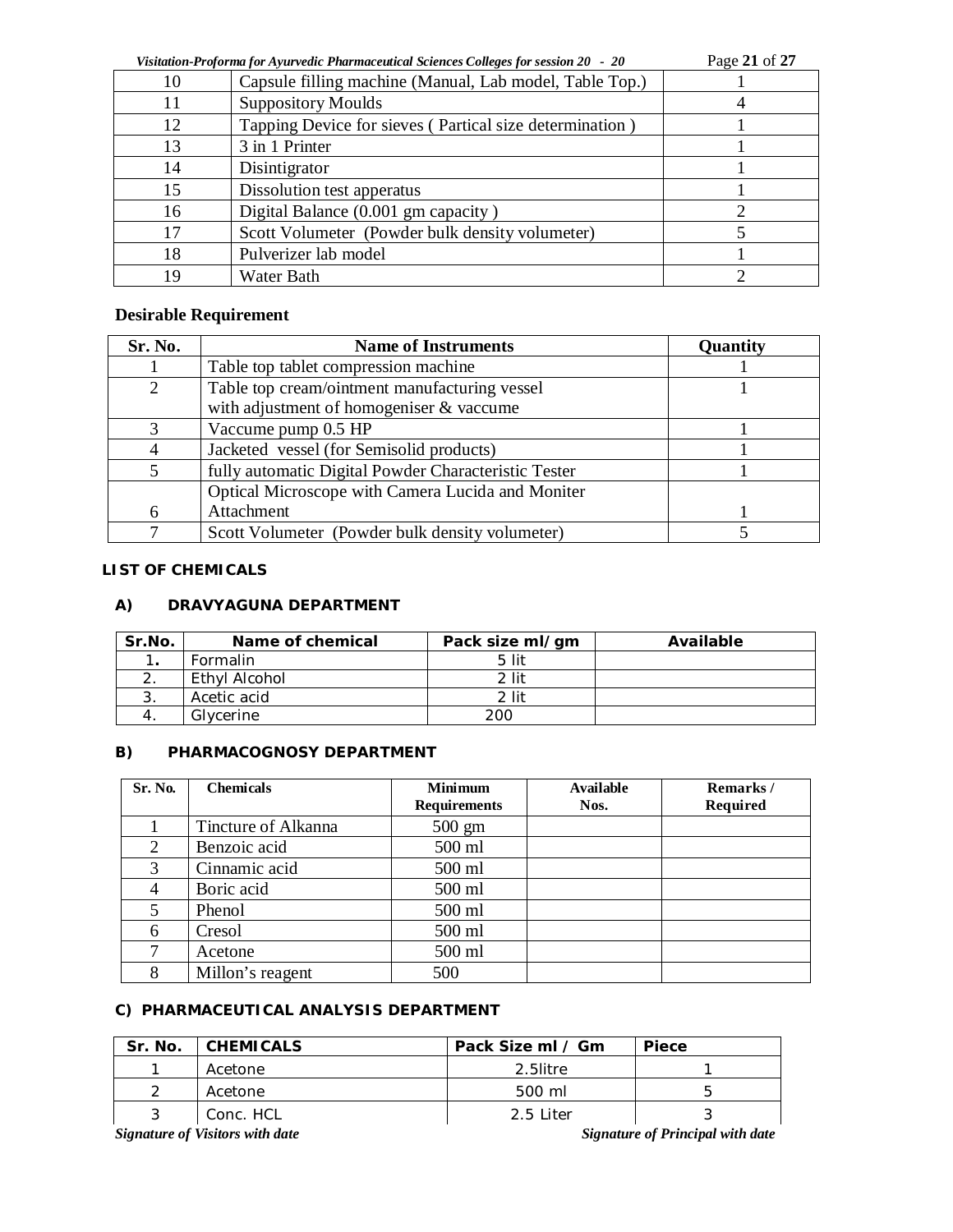| Visitation-Proforma for Ayurvedic Pharmaceutical Sciences Colleges for session 20 - 20 | Page 22 of 27 |
|----------------------------------------------------------------------------------------|---------------|
|                                                                                        |               |

| 4              | Conc. $H_2SO_4$            | 2.5 Liter | 3              |
|----------------|----------------------------|-----------|----------------|
| 5              | Conc. $HNO3$<br>2.5 Liter  |           | 3              |
| 6              | Ammonia Solution           | 500 ml    | 3              |
| $\overline{7}$ | NaOH Pellets               | 500 gm    | $\mathfrak{Z}$ |
| 8              | <b>KOH Pellets</b>         | 500 gm    | $\mathfrak{Z}$ |
| 9              | Kaolin Heavy               | 500 gm.   | $\mathfrak{Z}$ |
| 10             | KMnO <sub>4</sub> Crystals | 500 gm.   | 3              |
| 11             | AgNo <sub>3</sub> Crystals | 10 gm.    | 5              |
| 12             | Toluene                    | 500 ml    | 5              |
| 13             | Ethyl Acetate              | 500 ml    | 5              |
| 14             | Formic Acid                | 500 ml    | $\overline{2}$ |
| 15             | Methanol                   | 500 ml    | 5              |
| 16             | Methanol                   | 2.5 Liter | 3              |
| 17             | Ethanol                    | 500 ml    | 10             |
| 18             | Butanol                    | 500 ml    | $\overline{2}$ |
| 19             | Diethyl Ether              | 2.5 liter | 5              |
| 20             | Chloroform                 | 500 ml    | 10             |
| 21             | Pet. Ether 40-60           | 500 ml    | 20             |
| 22             | Pet. Ether 60-80           | 500 ml    | 20             |
| 23             | Wij's Solution             | 500 ml    | 10             |
| 24             | Potassium Iodide           | 500 gm.   | 3              |
| 25             | Indigo Carmine             | 500 gm.   | $\overline{2}$ |
| 26             | Gelatine                   | 500 gm.   | $\sqrt{3}$     |
| 27             | Sodium Chloride            | 500 gm.   | 3              |
| 28             | Methyl Orange              | 500 gm.   | 1              |
| 29             | Phenolphthalein            | 500 gm.   | 1              |
| 30             | 1'10 Phenanthroline        | 500 gm.   | $\mathbf{1}$   |
| 31             | Benzene                    | 500 ml    | 3              |
| 32             | Dicloromethane             | 500 ml    | 3              |
| 33             | Sodium Sulphate            | 500 gm    | $\sqrt{3}$     |
| 34             | Lead Acetate               | 500 gm.   | 3              |
| 35             | Sodium Oxalate             | 500 gm.   | 3              |
| 36             | Potassium Oxalate          | 500 gm.   | 3              |
| 37             | Fehling A                  | 500 ml    | 10             |
| 38             | Fehling B                  | 500 ml    | 10             |
| 39             | Potassium Dichromate       | 500 gm.   | 1              |
| 40             | Ferric Chloride            | 500 gm.   | 3              |
| 41             | Bismuth Sub nitrate        | 500 gm.   | $\mathbf{1}$   |
| 42             | Anisaldehyde               | 500 ml    | 5              |
| 43             | Glacial Acetic Acid        | 500 ml    | 5              |
| 44             | Hexane                     | 500 ml    | 5              |
| 45             | Sodium Carbonate           | 500 gm.   | 3              |
| 46             | Potassium Nitrate          | 500       | $\sqrt{3}$     |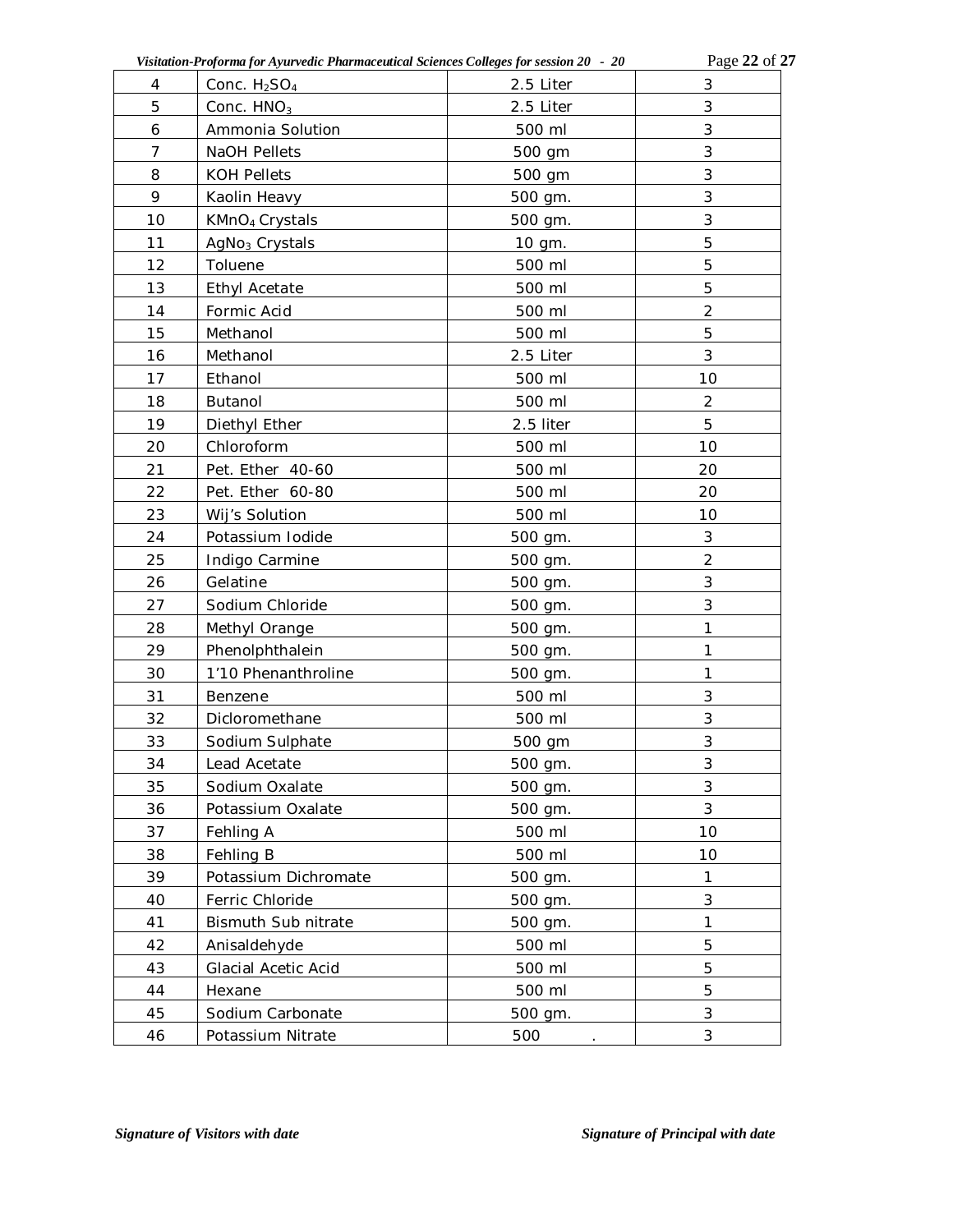*Visitation-Proforma for Ayurvedic Pharmaceutical Sciences Colleges for session 20 - 20* Page **23** of **27 D) PHARMACOLOGY & TOXICOLOGY DEPARTMENT**

| Sr. No.       | <b>Name</b>                                                               | Requirement   |
|---------------|---------------------------------------------------------------------------|---------------|
|               | NaCl (Sodium chloride -AR)                                                | 500 gm        |
| $\mathcal{P}$ | KCI (potassium chloride -AR)                                              | 500 gm        |
| 3             | CaCl <sub>2</sub> (calcium chloride $-AR$ )                               | 500 gm        |
| 4             | MgCl <sub>2</sub> (Magnesium chloride -AR)                                | 500 gm        |
| 5             | NaHCO <sub>3</sub> (Sodium bicarbonate -AR                                | 500 gm        |
| 6             | MgSO <sub>4</sub> .7H <sub>2</sub> O (Magnesium Sulfate Heptahydrate -AR) | 500 gm        |
|               | NaH <sub>2</sub> PO <sub>4</sub> (Sodium dihydrogen phosphate -AR)        | 500 gm        |
| 8             | KH <sub>2</sub> PO <sub>4</sub> (Potassium dihydrogen phosphate -AR)      | 500 gm        |
| 9             | Glucose (AR)                                                              | 1000 gm       |
| 10            | Acetylcholine                                                             | 5-10 gm       |
| 11            | Histamine                                                                 | $5 - 10$<br>m |

### **E) PHARMACEUTICAL TECHNOLOGY DEPARTMENT**

| Sr. No.         | <b>CHEMICALS</b>              | Pack Size ml / Gm | Piece                   |
|-----------------|-------------------------------|-------------------|-------------------------|
| 1               | Acetone                       | 2.5litre          | 1                       |
| $\overline{2}$  | Acetone                       | 500               | 1                       |
| 3               | Acacia                        | 500               | $\mathbf{1}$            |
| $\overline{4}$  | Arachis oil                   | 500               | $\overline{2}$          |
| $\overline{5}$  | Bantonite                     | 250               | $\overline{1}$          |
| 6               | Benzene                       | 500               | $\mathbf{1}$            |
| $\overline{7}$  | Bees wax(white)               | 500               | 1                       |
| 8               | Bees wax(Yellow)              | 500               | $\mathbf{1}$            |
| 9               | Benzoic Acid                  | 500               | $\mathbf{1}$            |
| 10              | <b>Borax</b>                  | 500               | $\overline{2}$          |
| 11              | <b>Boric Acid</b>             | 500               | $\overline{1}$          |
| 12              | <b>Butyl Acetate</b>          | 500               | $\mathbf{1}$            |
| 13              | Calamine                      | 500               | $\mathbf{1}$            |
| $\overline{14}$ | Calcium carbonate             | 500               | 6                       |
| 15              | Calcium Chloride              | 500               | $\mathbf{1}$            |
| 16              | Carbopol (439)                | 500               | $\mathbf{1}$            |
| 17              | Carbopol (436)                | 500               | $\mathbf{1}$            |
| 18              | Castor oil                    | 500               | $\overline{2}$          |
| 19              | Ceto stearyl alcohol          | 500               | $\mathbf{1}$            |
| 20              | Cetyl alcohol                 | 500               | $\mathbf{1}$            |
| 21              | Chloroform                    | 500               | $\mathbf{1}$            |
| 22              | Clove oil                     | 500               | $\mathbf{1}$            |
| 23              | Coconut Oil                   | 500               | $\overline{2}$          |
| 24              | CM-1000                       | 500               | $\mathbf{1}$            |
| 25              | <b>EDTA</b>                   | 500               | 1                       |
| 26              | <b>Ethyl Acetate</b>          | 500               | $\mathbf{1}$            |
| 27              | <b>Ethyl Cellulose</b>        | 500               | $\mathbf{1}$            |
| 28              | Disodium Citrate              | 500               | $\mathbf{1}$            |
| 29              | Dextrose                      | 500               | $\overline{3}$          |
| 30              | Glycerine                     | 500               | $\overline{\mathbf{4}}$ |
| 31              | Hard gelatine capsule (empty) | 500               | 5                       |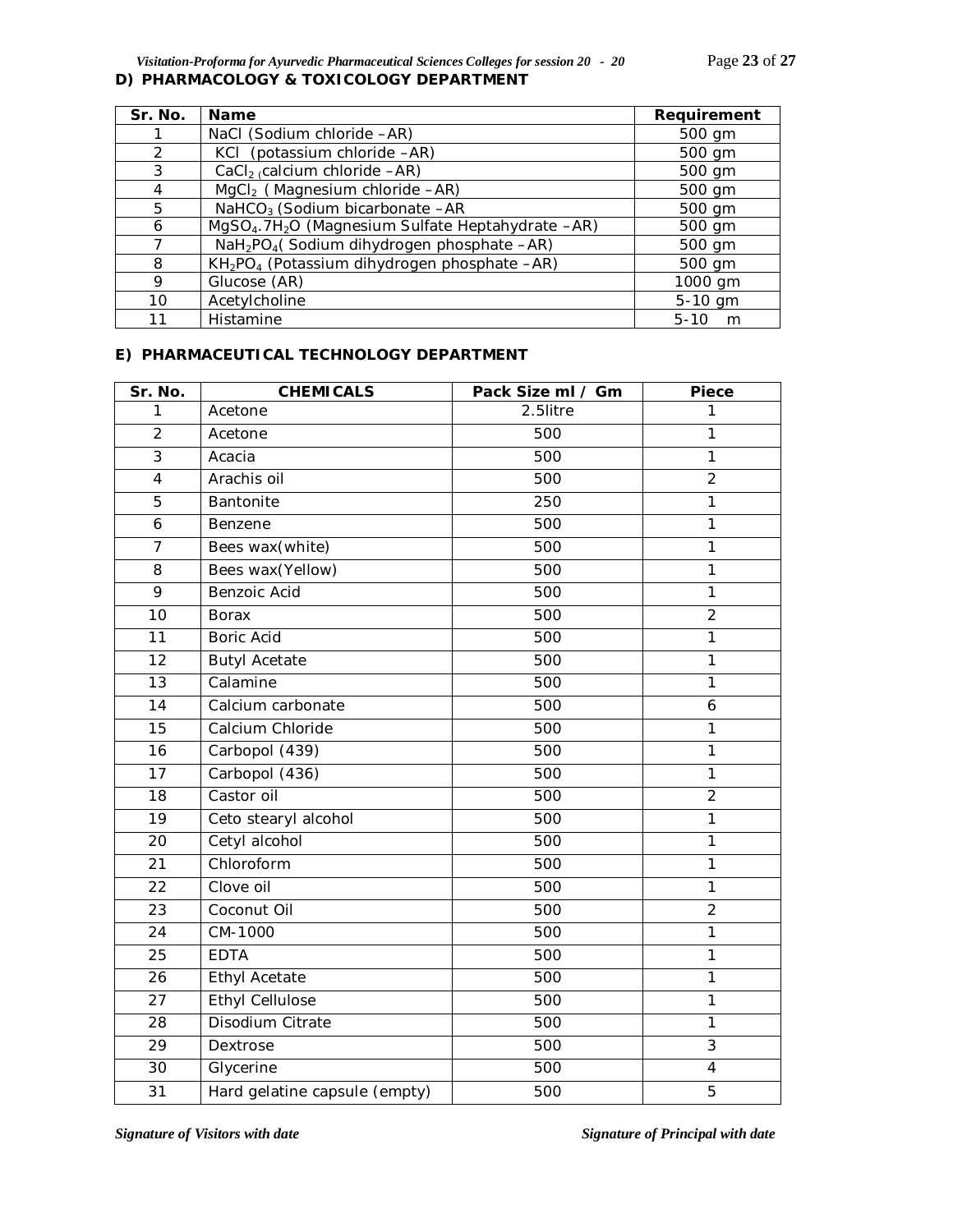| Visitation-Proforma for Ayurvedic Pharmaceutical Sciences Colleges for session 20 - 20 |  |
|----------------------------------------------------------------------------------------|--|
|                                                                                        |  |

*Visitation-Proforma for Ayurvedic Pharmaceutical Sciences Colleges for session 20 - 20* Page **24** of **27**

| 32 | Hard Soap (powdered)          | 500     | 1              |
|----|-------------------------------|---------|----------------|
| 33 | Iso-propyl Alcohol (LR grade) | 500     | 3              |
| 34 | Iodine                        | 100     | $\overline{2}$ |
| 35 | Jasmine oil (Oil Grade)       | 100     | $\mathbf{1}$   |
| 36 | Jasmine oil (Shampoo Grade)   | 100     | $\mathbf{1}$   |
| 37 | Kaoline                       | 500     | 1              |
| 38 | Lactose                       | 500     | $\overline{2}$ |
| 39 | Lanoline                      | 500     | $\mathbf{1}$   |
| 40 | Lavender oil (Oil Grade)      | 100     | $\mathbf{1}$   |
| 41 | Lavender oil (Shampoo Grade)  | 100     | $\mathbf{1}$   |
| 42 | Lenette Wax                   | 500     | $\overline{c}$ |
| 43 | m-Cresol                      | 500     | $\overline{2}$ |
| 44 | Menthol                       | 100     | 1              |
| 45 | Mentha oil                    | 500     | $\mathbf{1}$   |
| 46 | Methanol                      | 2.5 lit | $\overline{2}$ |
| 47 | Methyl Salicylate             | 500     | $\mathbf{1}$   |
| 48 | Nutmeg oil                    | 500     | $\mathbf{1}$   |
| 49 | Pipermint oil                 | 500     | $\mathbf{1}$   |
| 50 | Oleic Acid                    | 500     | $\mathbf{1}$   |
| 51 | <b>SLES</b>                   | 5 Lit   | 1              |
| 52 | SLS (powder)                  | 500     | 1              |
| 53 | <b>SLS Needles</b>            | 500     | $\mathbf{1}$   |
| 54 | Sucrose (LR Grade)            | 500     | $\overline{2}$ |
| 55 | Soda lime                     | 500     | $\mathbf{1}$   |
| 56 | Sodium Chloride               | 500     | 1              |
| 57 | Sodium Sulphide               | 500     | $\mathbf{1}$   |
| 58 | Sodium Carbonate              | 500     | 4              |
| 59 | Sodium Bicarbonate            | 500     | $\overline{2}$ |
| 60 | Sodium Alginate               | 500     | $\mathbf{1}$   |
| 61 | Span 2000                     | 500     | 1              |
| 62 | Span 8000                     | 500     | $\mathbf{1}$   |
| 63 | Spermaceti                    | 500     | 1              |
| 64 | Starch Powder                 | 500     | $\overline{3}$ |
| 65 | Stearic Acid                  | 500     | 1              |
| 66 | Stearyl alcohol               | 500     | $\mathbf{1}$   |
| 67 | Talc                          | 500     | $\overline{2}$ |
| 68 | Tannic Acid                   | 500     | $\mathbf{1}$   |
| 69 | Terpentine Oil                | 500     | $\overline{2}$ |
| 70 | Thymol                        | 100     | $\mathbf{1}$   |
| 71 | Titanium dioxide              | 500     | $\mathbf{1}$   |
| 72 | Tolune                        | 500     | $\overline{2}$ |
| 73 | Tragakanth Gum                | 500     | 1              |
| 74 | Trisodium citrate             | 500     | $\mathbf{1}$   |
| 75 | Tween 20                      | 500     | $\mathbf{1}$   |
| 76 | Tween 80                      | 500     | $\mathbf{1}$   |
| 77 | Vaniline                      | 100     | 1              |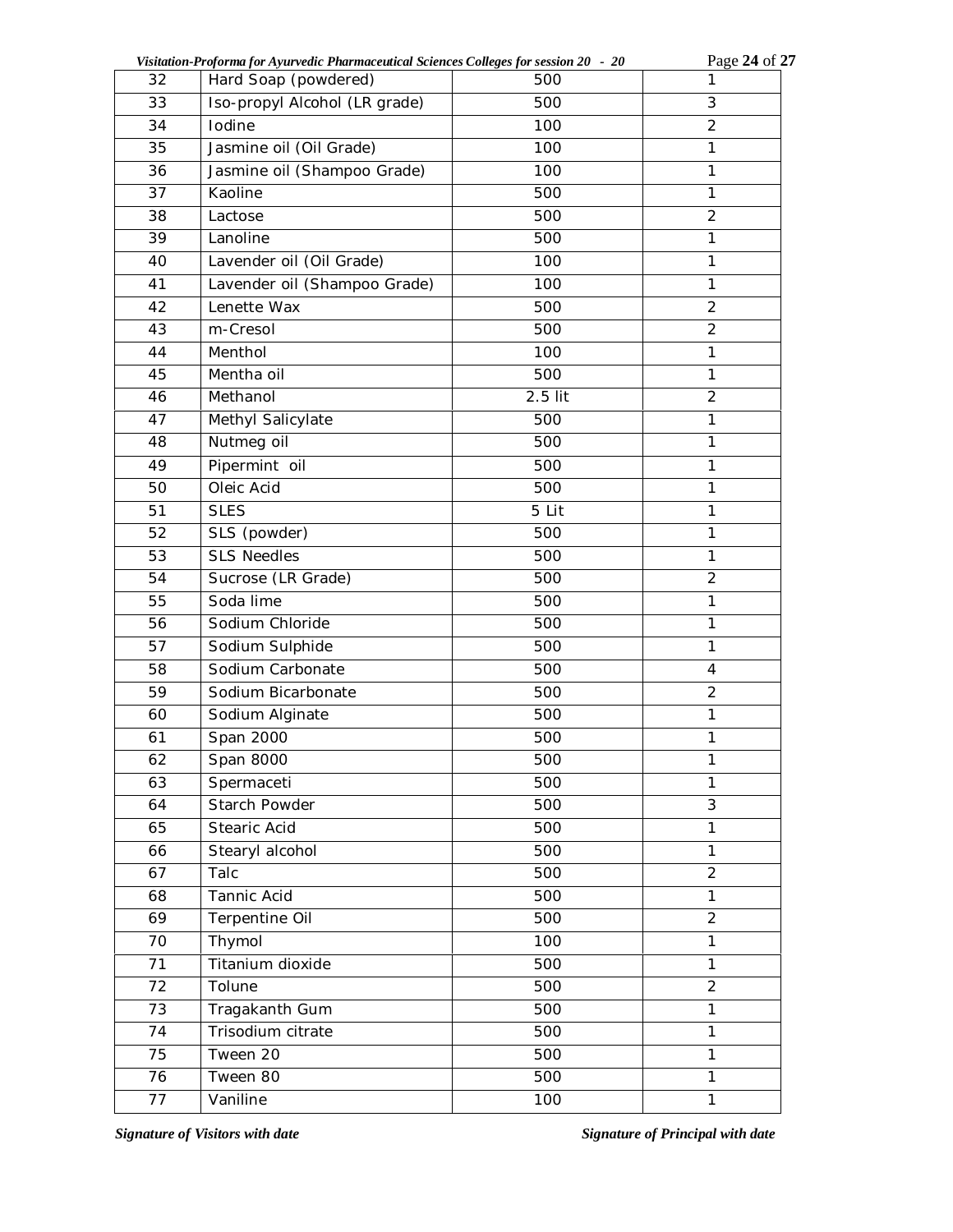### **ANNEXURE VI**

### **NOTARISED AFFIDAVIT TO BE FILLED UP BY NEWLY APPOINTED TEACHERS**

Pass Port Size Photograph (To be attested by Principal)

| Sr.              | <b>Information of Teacher</b>            |                                                                                     | To be filled up by Teacher                 |                 |           |                |
|------------------|------------------------------------------|-------------------------------------------------------------------------------------|--------------------------------------------|-----------------|-----------|----------------|
| No.              |                                          |                                                                                     |                                            |                 |           |                |
| $\mathbf{1}$ .   | Name- Middle Name)                       | Name of the Teacher (Sur Name- First                                                |                                            |                 |           |                |
| 2.               | marriage)                                | Change of Name (if Applicable after                                                 |                                            |                 |           |                |
| 3.               |                                          | Date of Birth (dd / mm / yyyy)<br>(xx/xx/xxxx)                                      |                                            |                 |           |                |
| $\overline{4}$ . |                                          | UG Qualification (University & year)                                                | Year                                       |                 |           |                |
|                  |                                          |                                                                                     | Name of                                    |                 |           |                |
|                  |                                          |                                                                                     | the                                        |                 |           |                |
|                  |                                          |                                                                                     | University                                 |                 |           |                |
| 5.               |                                          | PG Qualification with subject (University &                                         | Subject                                    |                 |           |                |
|                  | year) of completion                      |                                                                                     | Year                                       |                 |           |                |
|                  |                                          |                                                                                     | Name of                                    |                 |           |                |
|                  |                                          |                                                                                     | the                                        |                 |           |                |
|                  |                                          |                                                                                     | University                                 |                 |           |                |
| 6.               | Ph.D (if applicable)                     |                                                                                     | Subject                                    |                 |           |                |
|                  |                                          |                                                                                     | Year                                       |                 |           |                |
|                  |                                          |                                                                                     | Name of<br>the                             |                 |           |                |
|                  |                                          |                                                                                     | University                                 |                 |           |                |
| 7 <sub>1</sub>   |                                          | Post wise details of Experience in                                                  | <b>Duration</b>                            | Departme        | Designati | Name of        |
|                  |                                          | chronological order (* Date, Month and Year<br>wise experience should be mentioned) | (dd/mm/y<br>yyy)<br>to<br>(dd/mm/y<br>yyy) | nt<br>(Subject) | on        | the<br>college |
|                  |                                          |                                                                                     |                                            |                 |           |                |
|                  |                                          |                                                                                     |                                            |                 |           |                |
|                  |                                          |                                                                                     |                                            |                 |           |                |
| 8.               |                                          | Present working Department (Subject)                                                |                                            |                 |           |                |
| 9.               | Present Designation                      |                                                                                     |                                            |                 |           |                |
| 10.              | Nature of present appointment            |                                                                                     |                                            |                 |           |                |
|                  |                                          | (regular/contractual/deputation)                                                    |                                            |                 |           |                |
| 11.              |                                          | Name of present working college                                                     |                                            |                 |           |                |
| 12.              | Permanent Residential Address            |                                                                                     |                                            |                 |           |                |
| 13.              | Local Residential Address                |                                                                                     |                                            |                 |           |                |
| 14.              | State Board/ Council Registration detail |                                                                                     | <b>Registration Number</b>                 |                 |           |                |
|                  |                                          |                                                                                     | Name of State Board                        |                 |           |                |
| 15.              | Bank detail                              |                                                                                     | Salary Account Number                      |                 |           |                |
|                  |                                          |                                                                                     |                                            |                 |           |                |
|                  |                                          |                                                                                     | Name and Branch of<br>Bank                 |                 |           |                |
| 16.              | Contact                                  | Mobile Number                                                                       |                                            |                 |           |                |
|                  | Number                                   | Residence Number<br>Email ID                                                        |                                            |                 |           |                |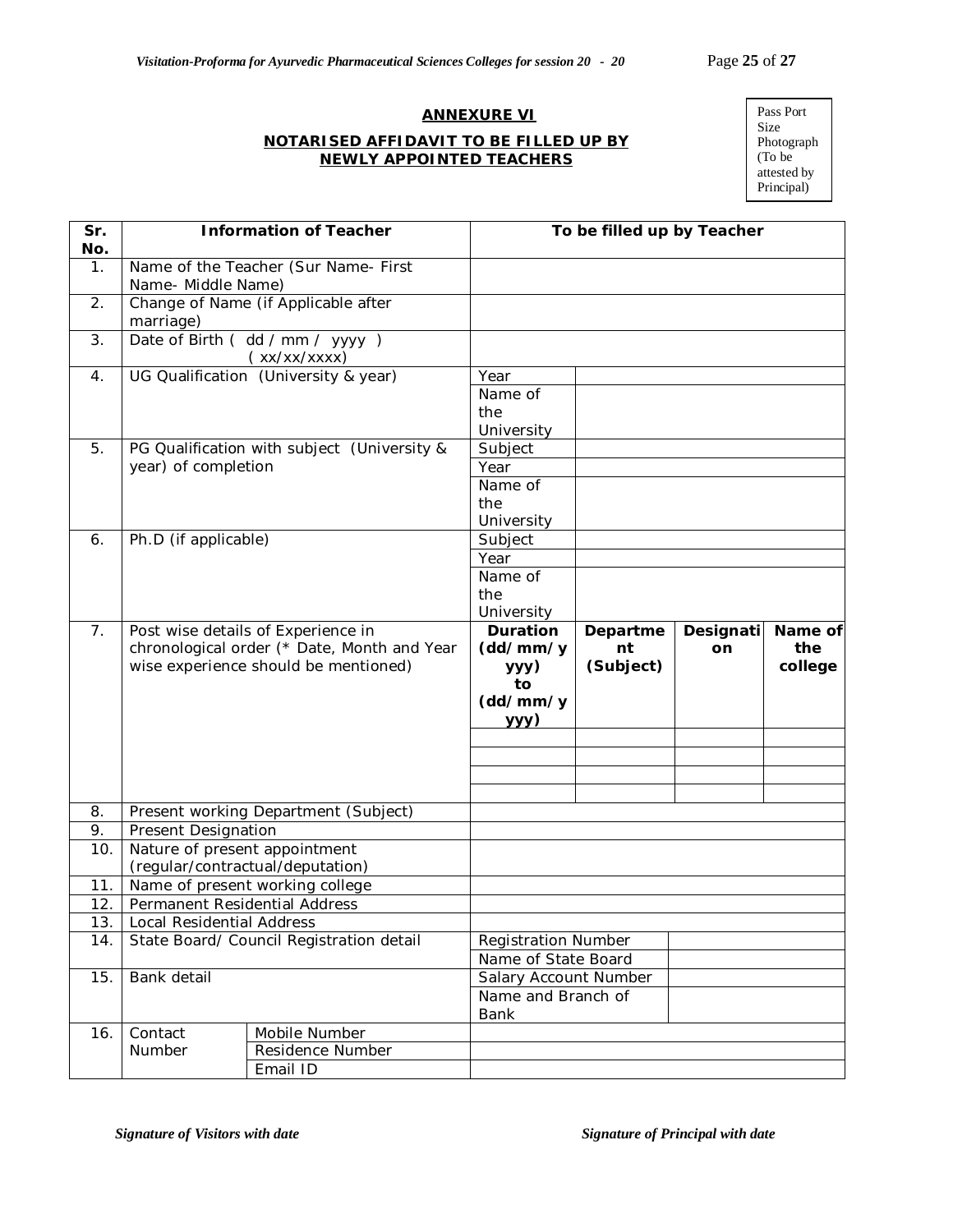I hereby solemnly affirm that the above information is correct as per my record and knowledge. I further affirm that if any information given in this affidavit is found to be incorrect/ false, I shall be liable to be any disciplinary action.

Date:

### **Signature of Deponent/ Teacher**

I hereby solemnly affirm that the above information is correct as per my record and knowledge. I further affirm that if any information given in this affidavit is found to be incorrect/ false, I have no objection for any disciplinary action against the concerned teacher and myself.

Date:

### **Signature of Principal with Stamp**